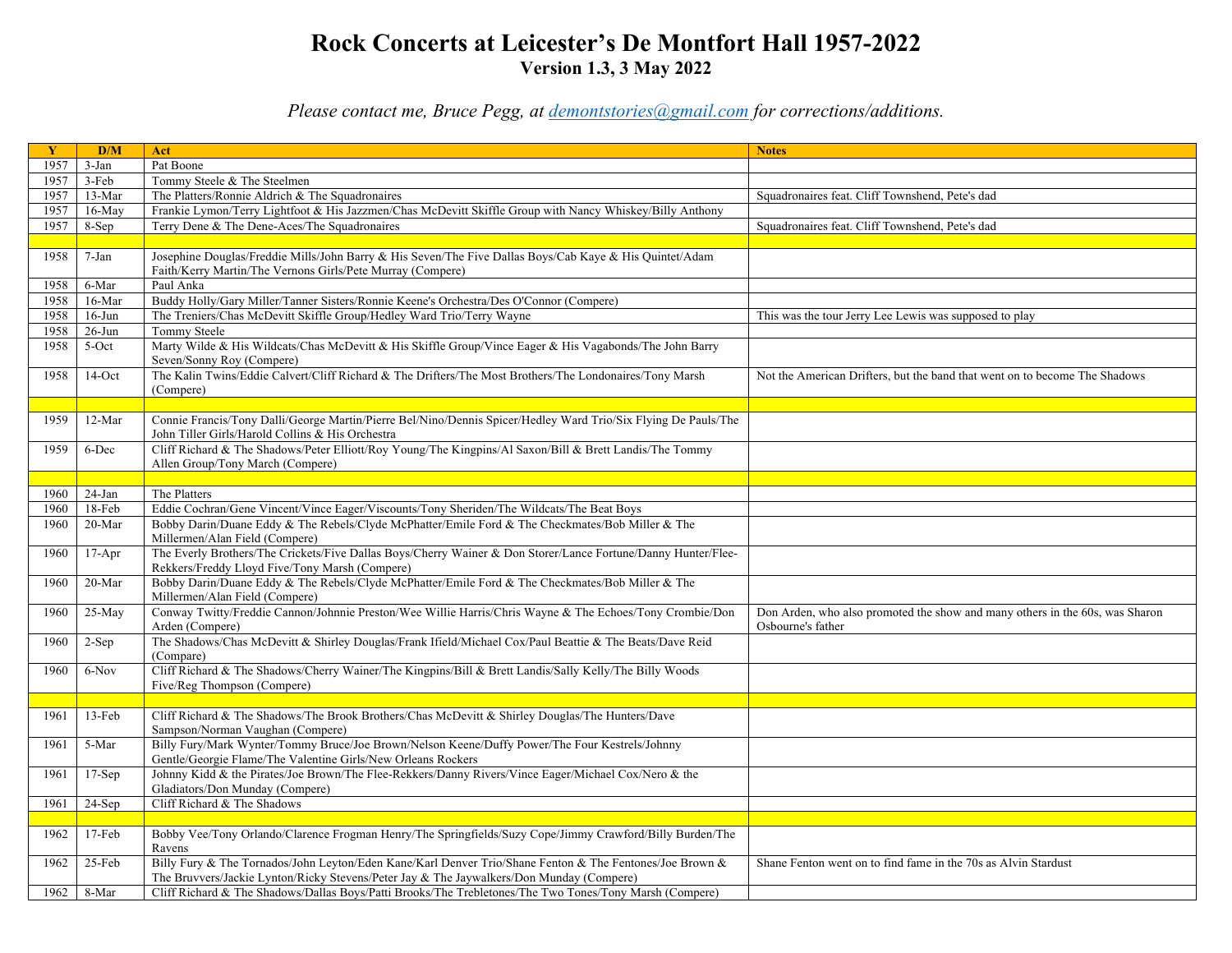| 1962 | $11-Apr$   | Brenda Lee/Gene Vincent/Rory Blackwell & The Blackjacks/Nero & The Gladiators/Sounds Incorporated/Bob Bain<br>(Compere)                                                                                 |
|------|------------|---------------------------------------------------------------------------------------------------------------------------------------------------------------------------------------------------------|
| 1962 | $24-Apr$   | Gary US Bonds/Johnny Burnette/Gene McDaniels/The Flee Rekkers/Four Kestrels/Rolly Daniels/Condors/Danny<br>Rivers/Mark Wynter (Compere)                                                                 |
| 1962 | $30-Apr$   | Jerry Lee Lewis/Johnny Kidd & The Pirates/The Viscounts/Vince Eager/The Echoes/Mark Eden/Danny<br>Storm/Buddy Britten/Dave Reid (Compere)                                                               |
| 1962 | $16-Sep$   | Chubby Checker/Brook Brothers/Kestrels/Susan Singer/Chas McDevitt & Shirley Douglas/Gary Edwards<br>Combo/Red Price & His Orchestra/Bob Bain (Compere)                                                  |
| 1962 | $30-Sep$   | Dion/Del Shannon/Buzz Clifford/Joe Brown/The Allisons/Wallace & Duvall/Suzy Cope/Peppi/The New York<br>Twisters                                                                                         |
| 1962 | 7-Oct      | Billy Fury/Karl Denver Trio/Joe Brown/Marty Wilde/Mike Sarne/Jimmy Justice/Mark Wynter/Peter Jay & The Jay<br>Walkers/Al Paige (Compare)                                                                |
| 1962 | 4-Nov      | Bobby Vee/The Crickets/Ronnie Carroll/Russ Sainty & The Nu Notes/Frank Kelly & The Hunters/Johnny de<br>Little/Frank Berry (Compere)                                                                    |
| 1962 | 9-Dec      | Adam Faith/Gene Vincent/The Roulettes/The Trebletones/Chance Gordon/Peter Gordeno/Dave Reid (Compere)                                                                                                   |
|      |            |                                                                                                                                                                                                         |
| 1963 | $27 - Jan$ | Frank Ifield/The Springfields/The Lana Sisters/Jackie Trent/Tommy Wallis & Beryl/Ted Taylor Four/Alan Field<br>(Compere)                                                                                |
| 1963 | $17-Feb$   | Brian Hyland/Little Eva/The Brook Brothers/The Chariots/Johnny Temple/Rhythm & Blues Quintet plus One/ Dave<br>Reid (Compere)                                                                           |
| 1963 | 23-Mar     | Cliff Richard & The Shadows/Patsy Ann Noble/The Vernons Girls/Alan Randall/The Trebletones/Frank Berry<br>(Compere)                                                                                     |
| 1963 | 31-Mar     | Chris Montez/Tommy Roe/The Beatles/Viscounts/Terry Young Six/Debbie Lee/Tony Marsh (Compere)                                                                                                            |
| 1963 | $21-Apr$   | Del Shannon/Johnny Tillotson/The Springfields/Kenny Lynch/Peppi/The Eagles/Jerry Stevens (Compere)                                                                                                      |
| 1963 | $20-May$   | Ray Charles                                                                                                                                                                                             |
| 1963 | $22-Sep$   | Billy J. Kramer & The Dakotas/Tommy Roe/The Fourmost/Heinz & The Saints/The Dennisons/Johnny Sandon &<br>The Remo Four/Chris Carlson (Compere)                                                          |
| 1963 | 6-Oct      | Gerry & The Pacemakers/Del Shannon/Jet Harris & Tony Meehan/The Bachelors/Duffy Power/Cilla Black/Bryan<br>Burdon/Blue Diamonds                                                                         |
| 1963 | $10-Nov$   | Billy Fury/Joe Brown/Karl Denver Trio/The Tornados/Marty Wilde/Daryl Quest/Dickie Pride/The Ramblers/Larry<br>Burns (Compere)                                                                           |
| 1963 | $17-Nov$   | Freddie & the Dreamers/Dusty Springfield/Brian Poole & the Tremeloes/The Searchers/Dave Berry & The<br>Cruisers/Susan Singer/Tony Marsh (Compere)                                                       |
| 1963 | $24-Nov$   | Duane Eddy/The Shirelles/Gene Vincent/Gary US Bonds/Carter-Lewis & The Southerners/Mickie<br>Most/Flintstones/Roof-Raisers/Ray Cameron (Compere)                                                        |
| 1963 | 1-Dec      | The Beatles/The Brook Brothers/The Kestrels/Peter Jay & The Jaywalkers/The Vernons Girls/Rhythm & Blues<br>Quartet/Frank Berry (Compere)                                                                |
|      |            |                                                                                                                                                                                                         |
| 1964 | $26$ -Jan  | The Ronettes/The Rolling Stones/Dave Berry & The Cruisers/Marty Wilde & The Wildcats/Swinging Blue Jeans/The<br>Cheynes/Al Paige (Compere)                                                              |
| 1964 | 9-Feb      | The Rolling Stones/(possibly)John Layton/Mike Sarne/The Swinging Blue Jeans/Don Spencer/Billy Boyle/Mike<br>Berry/Billie Davis/Jet Harris/The Paramounts                                                |
| 1964 | $21-Feb$   | Adam Faith/Sandy Shaw/The Barron Knights/The Paramounts                                                                                                                                                 |
| 1964 | 1-Mar      | Gerry & The Pacemakers/Ben E. King/The Fourmost/Tommy Quickly/The Dennisons/Sounds Incorporated/Jimmy<br>Tarbuck (Compere)                                                                              |
| 1964 | 8-Mar      | Joe Brown & The Bruvvers/The Crystals/Johnny Kidd & The Pirates/Heinz & The Saints/Daryl Quist/Mike<br>Preston/Manfred Mann/Kevin Kirk/Al Paige (Compere)                                               |
| 1964 | 22-Mar     | The Searchers/Bobby Vee/Dusty Springfield/Big Dee Irwin/The Echoes/Suzy Cope/Alan Davison/Tomy Marsh<br>(Compere)                                                                                       |
| 1964 | 31-Mar     | Dave Clark Five/The Hollies/The Kinks/Mark Wynter/The Trebletones/The Mojos/Frank Berry (Compere)                                                                                                       |
| 1964 | $26$ -Apr  | Roy Orbison/Freddie & The Dreamers/Wayne Fotana & The Mindbenders/Tony Sheriden & The Bobby Patrick Big<br>Six/Chris Sandford & The Coronets/Ezz Reco & The Launchers/The Federals/Glen Mason (Compere) |
| 1964 | 24-May     | Chuck Berry/Carl Perkins/Brenda Lee/The Animals/Knigsize Taylor/The Other Two/Nashville Teens/Larry Burns<br>(Compere)                                                                                  |
| 1964 | $14-Jun$   | Dave Clark Five/The Applejacks/Millie & The Five Embers/The Worryin' Kind/The Quiet Five featuring Patrick<br>Danes/The Falling Leaves/Adrian Kildare (Compere)                                         |
| 1964 | $8-Ju1$    | Ray Charles                                                                                                                                                                                             |
| 1964 | $26$ -Jul  | The Rolling Stones/Gene Vincent/Marty Wilde/The Barron Knights/Julie Grant                                                                                                                              |
| 1964 | $4$ -Oct   | Bill Haley & His Comets/Manfred Mann/Nashville Teens/Rocking Berries/Bobby Patrick Big Six/Untamed<br>Four/Bob Bain (Compere)                                                                           |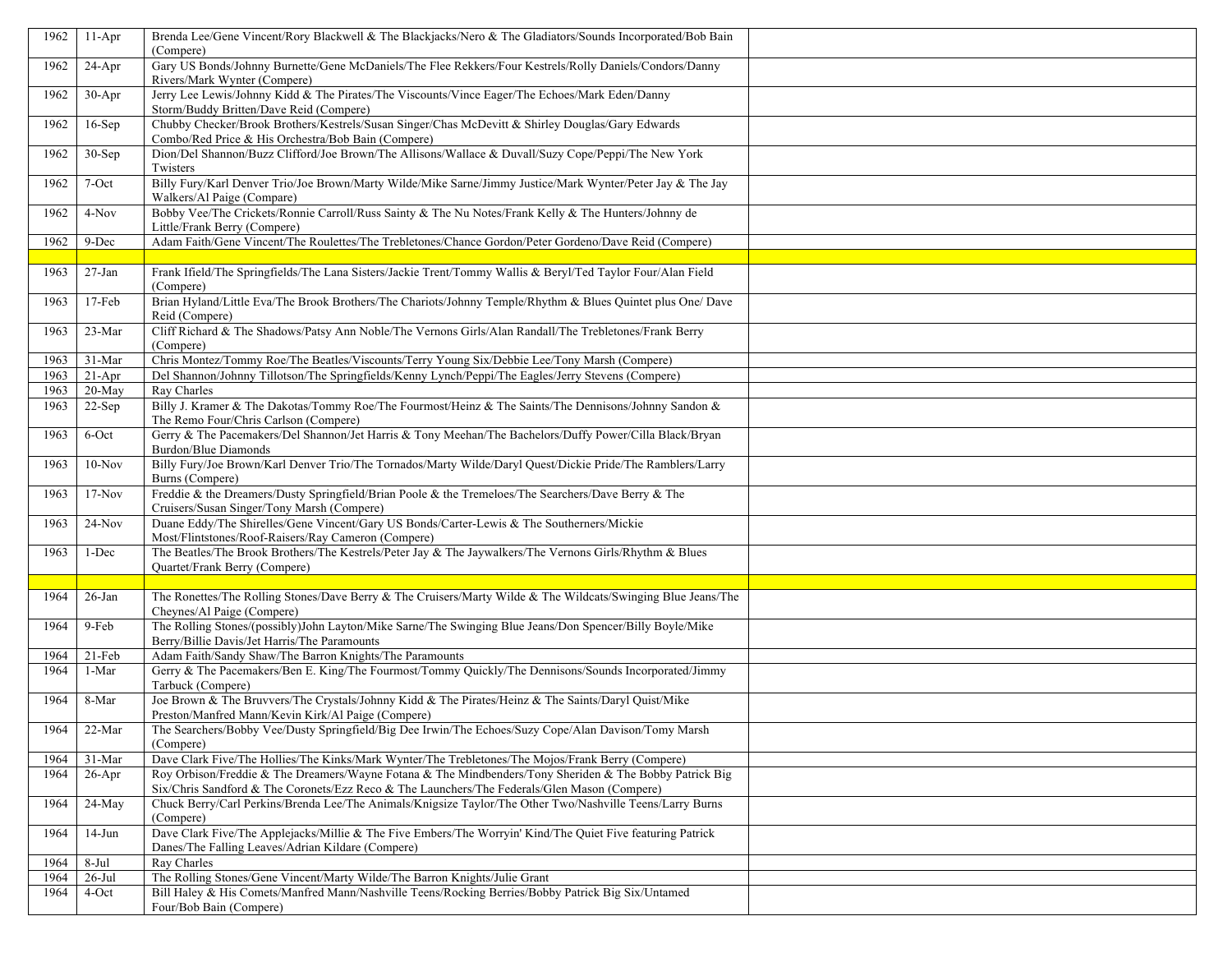| 1964         | $10$ -Oct            | The Beatles/Mary Wells/Tommy Quickly/The Remo Four/Sounds Incorporated/Michael Haslam/The Rustiks/Bob                                                                                                            |                                                                                 |
|--------------|----------------------|------------------------------------------------------------------------------------------------------------------------------------------------------------------------------------------------------------------|---------------------------------------------------------------------------------|
|              |                      | Bain (Compere)                                                                                                                                                                                                   |                                                                                 |
| 1964<br>1964 | $24$ -Oct<br>$1-Nov$ | Animals/Carl Perkins/Tommy Tucker/Elkie Brooks/Plebs/Nashville Teens/Quotations/Ray Cameron (Compere)<br>The Hollies/The Dixie Cups/Heinz & The Wild Boys/Jess Conrad/The Tornados/The Hi-Fis/Wayne Gibson & The |                                                                                 |
|              |                      | Dynamic Sounds/Larry Burns (Compere)                                                                                                                                                                             |                                                                                 |
| 1964         | $15-Nov$             | The Honeycombs/Millie/Lulu & The Luvvers/Applejacks/Darryl Quist/Beat Merchants/Puppets/Freddie Earl                                                                                                             |                                                                                 |
|              |                      | (Compere)                                                                                                                                                                                                        |                                                                                 |
|              |                      |                                                                                                                                                                                                                  |                                                                                 |
| 1965         | $21-Feb$             | Adam Faith/Sandy Shaw/The Barron Knights/The Paramounts/Roulettes/Patrick Kerr/Freddie Earl (Compere)                                                                                                            |                                                                                 |
| 1965         | 28-Feb               | Roy Orbison/Rockin' Berries/Marianne Faithful/Cliff Bennet & The Rebel Rousers/The Untamed/The Three<br>Quarters/John Mark/Frank Berry (Compere)                                                                 |                                                                                 |
| 1965         | 21-Mar               | Billy Fury/The Gamblers/The John Barry Seven & Orchestra/Bobby Pattinson                                                                                                                                         |                                                                                 |
| 1965         | $18-Apr$             | The Kinks/The Pretty Things/Tommy Quickly/The Walker Brothers/ Micky Finn/he Remo Four/Sounds Incorporated                                                                                                       |                                                                                 |
| 1965         | $2-May$              | Bob Dylan                                                                                                                                                                                                        | See Discography                                                                 |
| 1965         | 9-May                | Tom Jones/Marianne Faithful/The Who                                                                                                                                                                              |                                                                                 |
| 1965         | $16$ -May            | Donovan/The Pretty Things/Unit Four + 2/New Faces/John L. Watson & The Hummelflugs/Chris Carlsen                                                                                                                 |                                                                                 |
| 1965         | $18-Sep$             | Peter, Paul, & Mary                                                                                                                                                                                              |                                                                                 |
| 1965         | $26-Sep$             | Cliff Richard & The Shadows                                                                                                                                                                                      |                                                                                 |
| 1965         | $10$ -Oct            | Everly Brothers/Cilla Black/Billy J. Kramer & The Dakotas/Paddy, Klaus & Gibson/The Marionettes/Lionel Blair                                                                                                     |                                                                                 |
|              |                      | Kick Dancers/The Alan Elsdon Band/Pete Brady (Compere)                                                                                                                                                           |                                                                                 |
| 1965         | $13-Oct$             | The Rolling Stones/Spencer Davis Group/Unit Four + 2/Checkmates/Charles Dickens & The Habits/Ray Cameron<br>(Compere)                                                                                            |                                                                                 |
| 1965         | $10-Nov$             | Gene Pitney/Rockin' Berries/Lulu & The Luvvers/Peter & Gordon/Mike Cotton Sound/The Quiet Five/Syd & Eddie                                                                                                       |                                                                                 |
|              |                      | (Comperes)<br>The Walker Bros/Small Faces                                                                                                                                                                        |                                                                                 |
| 1965         | 5-Dec                |                                                                                                                                                                                                                  |                                                                                 |
| 1966         | $21-Mar$             | PJ Proby/The Searchers/The Action/Thane Russal & Three/Shelley/Shirly & Johnnie/Tony Marsh (Compere)                                                                                                             |                                                                                 |
| 1966         | $10-Apr$             | Roy Orbison/Walker Brothers/Lulu & The Luvvers/The Marionettes/Kim D & The Del Five/The Quotations/Ray                                                                                                           |                                                                                 |
|              |                      | Cameron (Compere)                                                                                                                                                                                                |                                                                                 |
| 1966         | $22-Apr$             | The Small Faces                                                                                                                                                                                                  |                                                                                 |
| 1966         | 6-May                | The Kinks, The Merseys, The Sean Buckley Set, Dave Dee, Dozy, Beaky, Mick & Tich, Goldie.                                                                                                                        |                                                                                 |
| 1966         | $15-May$             | Bob Dylan                                                                                                                                                                                                        | See Discography                                                                 |
| 1966         | $2$ -Oct             | Walker Brother/The Troggs/Dave. Dee, Dozy, Beaky , Mick & Tich/Clodagh Rogers/The Montanas/The                                                                                                                   |                                                                                 |
| 1966         |                      | <b>Quotations/Don Crockett (Compere)</b><br>Ike & Tina Turner/Alvin Robinson/Edwin Starr/The Noblemen                                                                                                            |                                                                                 |
| 1966         | $21$ -Oct<br>$9-Nov$ | Beach Boys/Lulu/David & Jonathan/Sounds Incorporated/The Golden Brass                                                                                                                                            |                                                                                 |
|              |                      |                                                                                                                                                                                                                  |                                                                                 |
| 1967         | 19-Mar               | The Hollies/Spencer Davis Group/Paul Jones/The Tremeloes/Richard Kent Style/The Young Idea/Dave Butler                                                                                                           |                                                                                 |
|              |                      | (Compare)                                                                                                                                                                                                        |                                                                                 |
| 1967         | $2-Apr$              | Roy Orbison/Small Faces/Paul & Barry Ryan/Jeff Beck Group/Settlers/Sonny Childe & The TNT/Robb Storme<br>Group/Ray Cameron (Compere)                                                                             |                                                                                 |
| 1967         | $16$ -Apr            | The Walker Bros./Cat Stevens/Engelbert Humperdinck/Jimi Hendrix/Californians/Quotations/Nick Jones (Compere)                                                                                                     |                                                                                 |
| 1967         | $1$ -Oct             | The Shadows/Roy Castle/Jane Sutton/The Trebletones                                                                                                                                                               |                                                                                 |
| 1967         | $15$ -Oct            | Traffic/Tomorrow with Keith West/The Flower Pot Men/Vanilla Fudge/Art/Jeffrey Lenner (Compere)                                                                                                                   |                                                                                 |
| 1967         | $22$ -Oct            | Blues Caravan: Sonny Terry & Brownie McGhee/Son House/Muddy Waters/Skip James/Bukka White/Little                                                                                                                 | Joe Boyd went on to produce Pink Floyd's first single and produced/managed many |
|              |                      | Walter/Hound Dog Taylor/Dillard Crume/Odie Payne/Koko Taylor/Joe Boyd (Compere)                                                                                                                                  | English folk-rock acts of the early 1970s                                       |
|              |                      |                                                                                                                                                                                                                  |                                                                                 |
| 1968         | $14-Apr$             | The Kinks/The Herd/The Tremeloes/Gary Walker & The Rain/Ola & The Janglers/The Life 'N Soul/Ray Cameron<br>(Compere)                                                                                             |                                                                                 |
| 1968         | $27$ -Oct            | American Folk-Blues Festival '68: John Lee Hooker/T-Bone Walker/Big Joe Williams/Jimmy Reed/Curtis                                                                                                               |                                                                                 |
|              |                      | Jones/Eddie Taylor Blues Band                                                                                                                                                                                    |                                                                                 |
| 1968         | 5-Dec                | Pentangle                                                                                                                                                                                                        |                                                                                 |
| 1969         | 2-Mar                | Gene Pitney/The Marmalade/Badfinger/Joe Cocker & The Grease Band/The Iveys/Lucas & The Mike Cotton                                                                                                               |                                                                                 |
|              |                      | Sounds/Mike Quinn (Compere)                                                                                                                                                                                      |                                                                                 |
| 1969         | 13-Mar               | Led Zeppelin/Ferris Wheel/Decoys                                                                                                                                                                                 |                                                                                 |
|              |                      |                                                                                                                                                                                                                  |                                                                                 |
| 1969         | 23-Mar               | Incredible String Band                                                                                                                                                                                           |                                                                                 |
| 1969         | $23$ -Oct            | Jethro Tull/Savoy Brown/Terry Reid                                                                                                                                                                               |                                                                                 |
| 1969<br>1969 | $24$ -Oct<br>$2-Nov$ | Pentangle<br>Albert King/John Lee Hooker/Champion Jack Dupree/Otis Spann                                                                                                                                         |                                                                                 |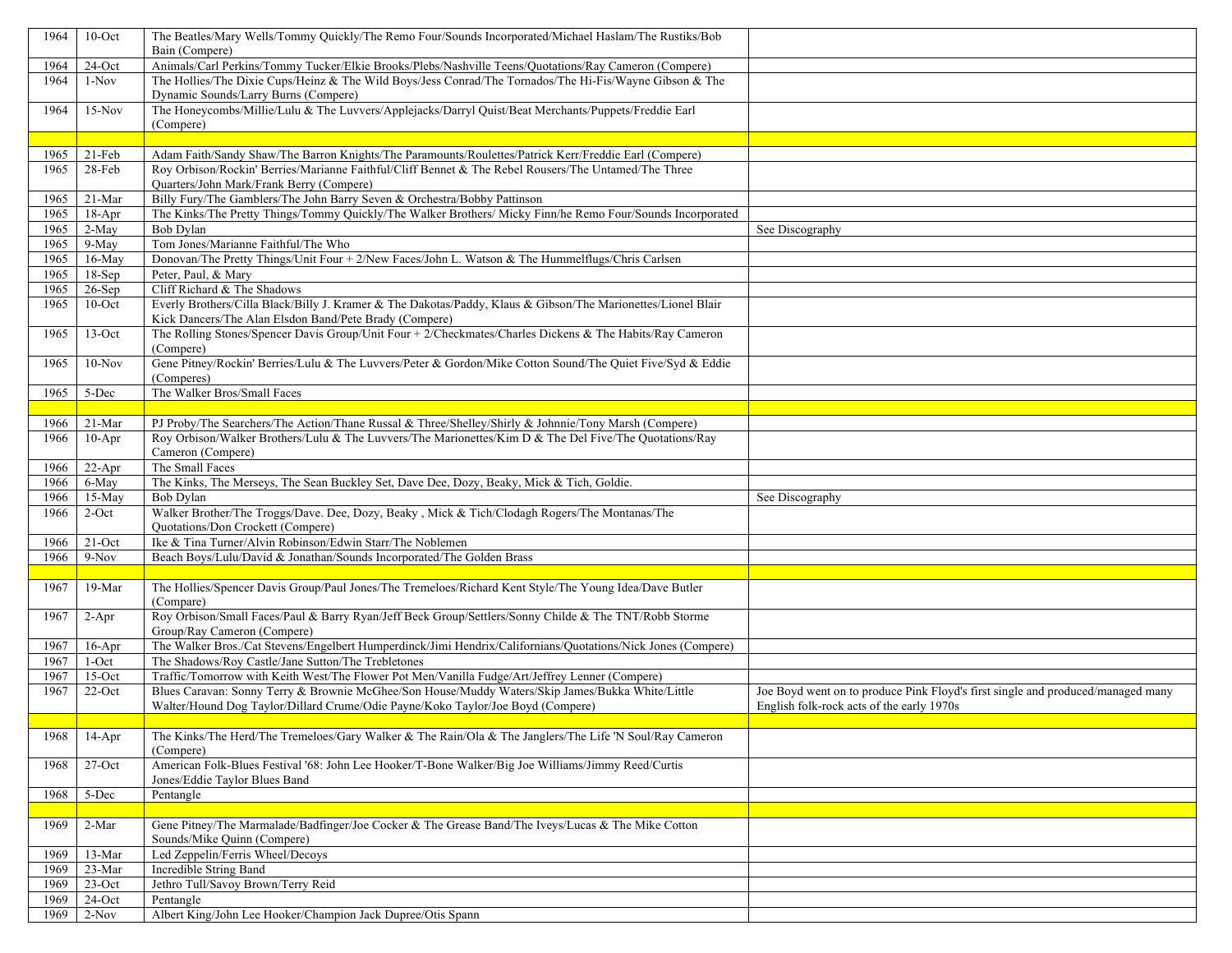| 1969         | $9-Nov$           | John Mayall                                                                                        |                 |
|--------------|-------------------|----------------------------------------------------------------------------------------------------|-----------------|
| 1969         | 4-Dec             | Family/Emily Muff                                                                                  |                 |
|              |                   |                                                                                                    |                 |
| 1970         | $24-Feb$          | The Nice                                                                                           |                 |
| 1970         | 26-Feb            | Incredible String Band                                                                             |                 |
| 1970         | 9-Mar             | Colosseum/Taste                                                                                    |                 |
|              |                   | Fotheringay/The Humblebums/Nick Drake                                                              |                 |
| 1970         | 18-Mar            |                                                                                                    |                 |
| 1970         | $13-Apr$          | Fairport Convention/Mandragon                                                                      |                 |
| 1970         | $30-Apr$          | Taj Mahal/Rare Bird                                                                                |                 |
| 1970         | $11-May$          | Deep Purple                                                                                        |                 |
| 1970         | 17-May            | John Mayall                                                                                        |                 |
| 1970         | 28-May            | Family/Emily Muff                                                                                  |                 |
| 1970         | $14-Sep$          | Taste/Stone the Crows/Jake Holmes                                                                  |                 |
| 1970         | $21-Sep$          | Derek & the Dominoes/Brett Marvin & The Thunderbolts                                               |                 |
| 1970         | $23-Sep$          | Canned Heat/The Groundhogs                                                                         |                 |
| 1970         | $27-Sep$          | <b>ELP</b>                                                                                         |                 |
| 1970         | 28-Sep            | Jethro Tull/Tir Na Nog/Procol Harum                                                                |                 |
| 1970         | $1-Nov$           | Sonny Terry & Brownie McGhee/Sister Rosetta Tharpe/Bukka White/Champion Jack Dupree/Willie Dixon's |                 |
|              |                   | Chicago Blues All Stars with Shakey Horton/Lee Jackson/Clifton James/Lafayette Leak                |                 |
| 1970         | 1-Dec             | Family                                                                                             |                 |
|              |                   |                                                                                                    |                 |
| 1971         | 15-Feb            | Ouintessence                                                                                       |                 |
|              |                   |                                                                                                    |                 |
| 1971         | 23-Feb            | Free/Amazing Blondel                                                                               |                 |
| 1971         | 25-Feb            | Deep Purple/Hardin & York                                                                          |                 |
| 1971         | 1-Mar             | Leon Russell                                                                                       |                 |
| 1971         | 7-Apr             | ELP                                                                                                |                 |
| 1971         | $21-Apr$          | The Strawbs/Brake & Crane                                                                          |                 |
| 1971         | $16-May$          | Rory Gallagher                                                                                     |                 |
| 1971         | 23-May            | King Crimson                                                                                       |                 |
| 1971         | $13-Jun$          | Caravan/Barclay James Harvest                                                                      |                 |
| 1971         | $14-Jun$          | Wishbone Ash/Stackridge/Glencoe                                                                    | See Discography |
| 1971         | $4-Jul$           | The Who                                                                                            |                 |
| 1971         | $14-Sep$          | Cat Stevens                                                                                        |                 |
| 1971         | $19-$ Sep         | Deep Purple/Bullet                                                                                 |                 |
| 1971         | $20-Sep$          | Traffic/Paul Rogers' Peace                                                                         |                 |
| 1971         | 22-Sep            | Ten Years After/Keith Christmas/Supertramp                                                         |                 |
| 1971         | 30-Sep            | Yes/Jonathan Swift                                                                                 |                 |
|              |                   |                                                                                                    |                 |
| 1971         | $18$ -Oct         | King Crimson                                                                                       |                 |
| 1971         | $1-Nov$           | Family /America                                                                                    |                 |
| 1971         | 7-Nov             | Buffy St. Marie/Loudon Wainwright III                                                              |                 |
| 1971         | 8-Nov             | T. Rex                                                                                             |                 |
| 1971         | $24-Nov$          | Elton John/England Dan & John Ford Coley                                                           |                 |
| 1971         | $30-Nov$          | Fairport Convention                                                                                |                 |
|              |                   |                                                                                                    |                 |
| 1972         | $27-Ian$          | Wishbone Ash/Glencoe                                                                               |                 |
| 1972         | 1-Feb             | <b>Black Sabbath</b>                                                                               |                 |
|              | 1972 10-Feb       | Pink Floyd                                                                                         |                 |
| 1972         | 27-Feb            | The Moody Blues                                                                                    |                 |
| 1972         | 9-Mar             | Rory Gallagher/Nazareth                                                                            |                 |
| 1972         | 14-Mar            | Jethro Tull                                                                                        |                 |
| 1972         | 30-Mar            | Captain Beefheart                                                                                  | See Discography |
| 1972         | 8-May             | ELO/Colin Blunstone/F.F.Z.                                                                         |                 |
| 1972         |                   | The Beach Boys                                                                                     |                 |
|              |                   |                                                                                                    |                 |
|              | 21-May            |                                                                                                    |                 |
| 1972         | $18 - Jun$        | Uriah Heep/Mike Maran                                                                              |                 |
| 1972         | $12-Sep$          | Deep Purple/Glencoe                                                                                |                 |
| 1972         | $12$ -Oct         | Lindisfarne/Genesis/Rab Noakes                                                                     |                 |
| 1972         | $30$ -Oct         | Soft Machine/Mick Greenwood                                                                        |                 |
| 1972<br>1972 | 6-Nov<br>$21-Nov$ | Ten Years After<br>ELP                                                                             |                 |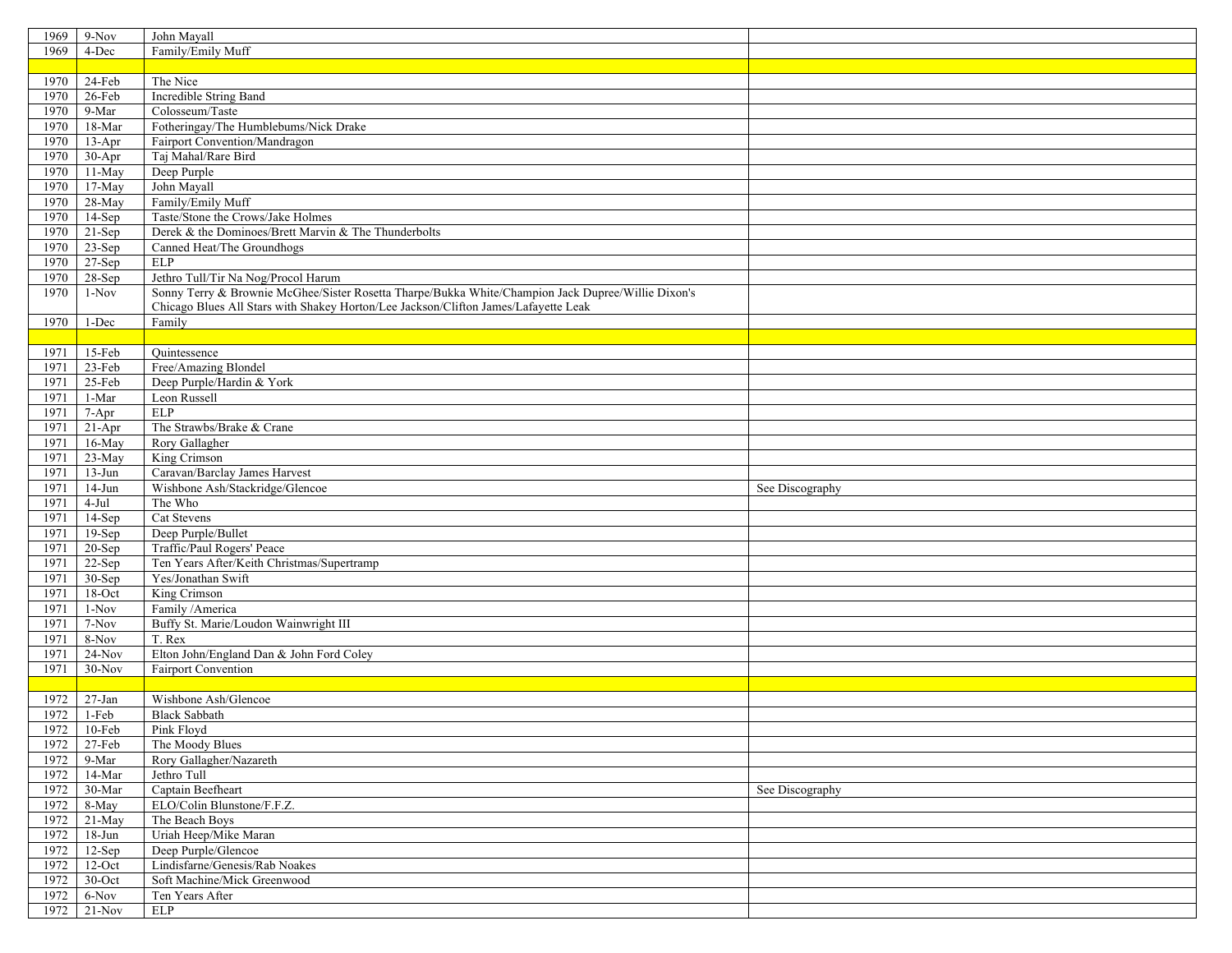| 1973 | $29-Ian$    | Family/Linda Lewis                                                              |                 |
|------|-------------|---------------------------------------------------------------------------------|-----------------|
| 1973 | 15-Feb      | Steeleye Span                                                                   |                 |
| 1973 | $22$ -Feb   | Rory Gallagher                                                                  |                 |
| 1973 | 25-Feb      | Genesis/String Driven Thing                                                     | See Discography |
| 1973 | $1-Mar$     | Elton John/Longdancer                                                           |                 |
| 1973 | 19-Mar      | Roxy Music/Sharks                                                               |                 |
| 1973 | $2-Apr$     | Status Quo/Byzantium                                                            |                 |
| 1973 | 6-May       | Focus                                                                           |                 |
| 1973 | $11-Jun$    | David Bowie                                                                     |                 |
| 1973 | $16$ -Jun   | Sweet                                                                           |                 |
| 1973 | $25 - Jun$  | Wizzard                                                                         |                 |
|      |             | Gary Glitter                                                                    |                 |
| 1973 | $26$ -Jun   |                                                                                 |                 |
| 1973 | $16$ -Jul   | Hawkwind                                                                        |                 |
| 1973 | $13-Sep$    | Family/Philip Goodhand-Tait                                                     | Farewell tour   |
| 1973 | 20-Sep      | The Kinks                                                                       |                 |
| 1973 | 24-Sep      | Argent/Glencoe                                                                  |                 |
| 1973 | $27-Sep$    | Lou Reed                                                                        |                 |
| 1973 | 30-Sep      | Steeleye Span                                                                   |                 |
| 1973 | 4-Oct       | Lindisfarne/Capability Brown/Darien Spirit                                      |                 |
| 1973 | 7-Oct       | Man                                                                             |                 |
| 1973 | $11-Oct$    | Darryl Way's Wolf                                                               |                 |
| 1973 | $18$ -Oct   | Genesis                                                                         |                 |
| 1973 | $29$ -Oct   | Nazareth/Silverhead                                                             |                 |
| 1973 | $30$ -Oct   | Roxy Music/Leo Sayer                                                            |                 |
| 1973 | $22-Nov$    | Rory Gallagher/Strider                                                          |                 |
| 1973 | $26$ -Nov   | Yes                                                                             |                 |
| 1973 | 17-Dec      | Black Sabbath/Highway                                                           |                 |
|      |             |                                                                                 |                 |
| 1974 | $2-Jan$     | Hawkwind                                                                        |                 |
| 1974 | $13$ -Jan   | Beck, Bogert, and Appice                                                        |                 |
| 1974 | 13-Feb      | Ralph McTell                                                                    |                 |
| 1974 | 27-Feb      | T. Rex                                                                          |                 |
| 1974 | $11-Mar$    | Stackridge                                                                      |                 |
| 1974 | 22-Mar      | Mott the Hoople                                                                 |                 |
| 1974 | $10-Apr$    | The Strawbs                                                                     |                 |
| 1974 | $28 - Apr$  | Mick Ronson                                                                     |                 |
| 1974 | $29-Apr$    | Gong/Hatifield and the North                                                    |                 |
| 1974 | $25-Jun$    | Showaddywaddy                                                                   |                 |
| 1974 | $15-Sep$    | Leo Sayer                                                                       |                 |
| 1974 | $1$ -Oct    | Roxy Music                                                                      |                 |
| 1974 | $2$ -Oct    | Roxy Music                                                                      |                 |
| 1974 | 3-Oct       | Senaational Alex Harvey Band/Slack Alice                                        |                 |
| 1974 | 7-Oct       | Wishbone Ash                                                                    |                 |
| 1974 | $29$ -Oct   | Uriah Heep                                                                      |                 |
| 1974 | 4-Nov       | Sparks/Pilot                                                                    |                 |
| 1974 | $26$ -Nov   | Golden Earring/Lynyrd Skynyrd                                                   |                 |
| 1974 | 1-Dec       | Tangerine Dream                                                                 |                 |
| 1974 | 9-Dec       | Steeleye Span                                                                   |                 |
|      |             |                                                                                 |                 |
| 1975 | $27-Ian$    | Supertramp/Gallagher & Lyle/Chris de Burgh                                      |                 |
| 1975 | 30-Jan      | Hawkwind                                                                        |                 |
| 1975 | 25-Feb      | Naughty Rythms Tour (Dr. Feelgood, Chilli Willie & The Red Hot Peppers, Kokomo) |                 |
| 1975 | $26$ -Feb   | Al Stewart/Brinsley Schwarz                                                     |                 |
| 1975 | $2-Mar$     | Neil Sedaka                                                                     |                 |
| 1975 | 5-Mar       | Stackridge/Shepstone & Dibbens                                                  |                 |
| 1975 | $11-Mar$    | Edgar Broughton Band                                                            |                 |
| 1975 | $23-Mar$    | 10cc/Fancy                                                                      |                 |
|      | 1975 24-Mar | Steve Harley & Cockney Rebel                                                    |                 |
|      |             |                                                                                 |                 |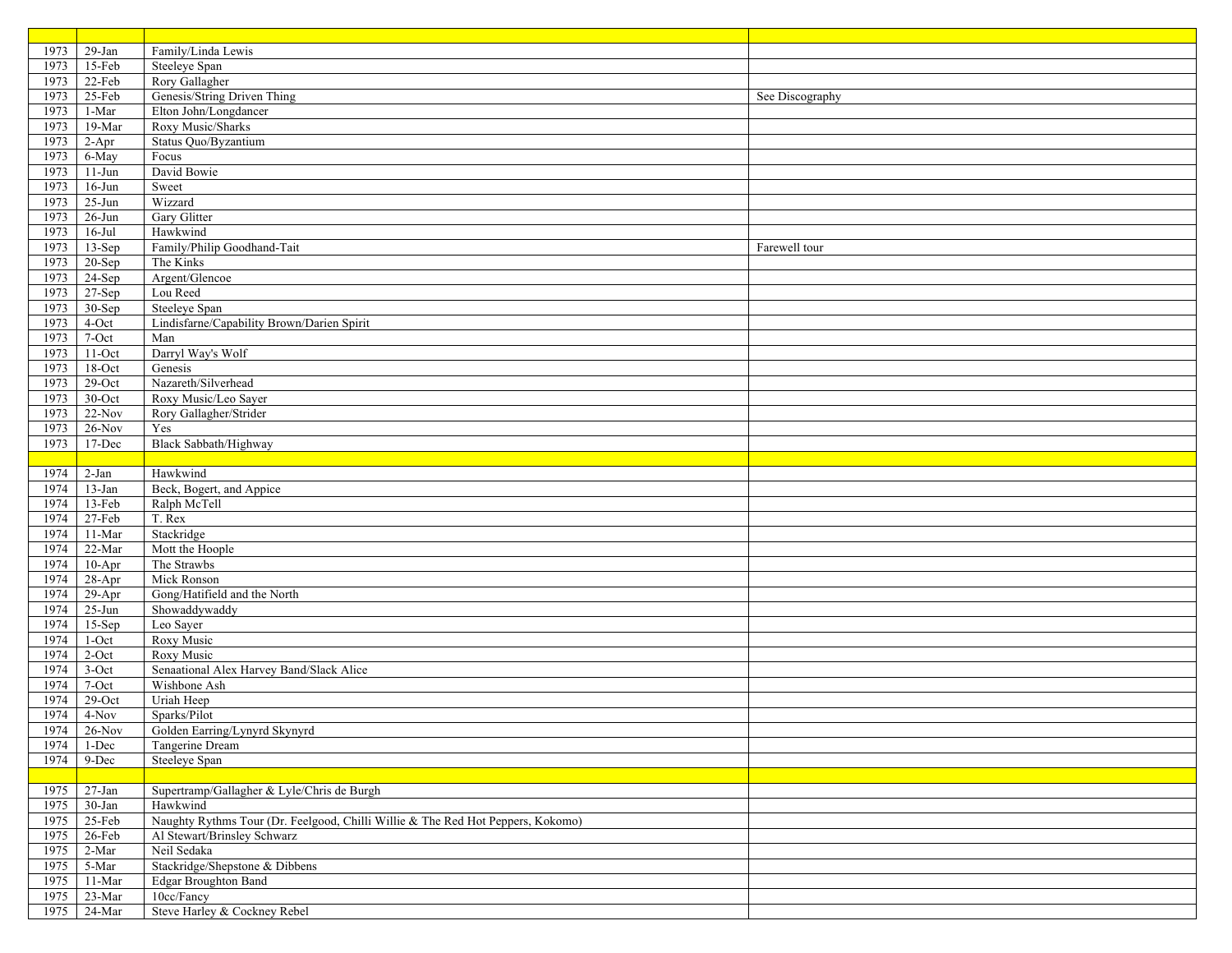| 1975 | 26-Mar     | Showaddywaddy                                                   |                 |
|------|------------|-----------------------------------------------------------------|-----------------|
| 1975 | $21-Apr$   | Rory Gallagher                                                  |                 |
| 1975 | $24-Apr$   | Yes/Gryphon                                                     |                 |
| 1975 | $25-Apr$   | Yes/Gryphon                                                     |                 |
| 1975 | 8-May      | Status Quo/The Pretty Things                                    |                 |
| 1975 | 9-May      | Status Quo/The Pretty Things                                    |                 |
| 1975 | $20$ -May  | Sensational Alex Harvey Band                                    |                 |
| 1975 | 29-May     | Don McLean                                                      |                 |
|      |            |                                                                 |                 |
| 1975 | 30-May     | Roy Harper/Trigger/Headstone                                    |                 |
| 1975 | $24-Jul$   | Duane Eddy                                                      |                 |
| 1975 | $1-Aug$    | Chris Farlow                                                    |                 |
| 1975 | 12-Sep     | Showaddywaddy/Arrows                                            |                 |
| 1975 | $21-Sep$   | Budgie                                                          |                 |
| 1975 | $25-Sep$   | Greenslade/A. J. Weber                                          |                 |
| 1975 | 30-Sep     | David Essex                                                     |                 |
| 1975 | 3-Oct      | Barclay James Harvest/Café Society with Tom Robinson            |                 |
| 1975 | $15-Oct$   | Dr. Feelgood                                                    |                 |
| 1975 | $17-Oct$   | Melanie                                                         |                 |
| 1975 | 27-Oct     | Steeleye Span/Allan Taylor                                      |                 |
| 1975 | 1-Dec      | Supertramp/Joan Armatrading                                     |                 |
| 1975 | 3-Dec      | Uriah Heep/Tim Rose                                             |                 |
| 1975 | 4-Dec      | Nazareth                                                        |                 |
|      |            |                                                                 |                 |
| 1976 | 1-Feb      | Commander Cody & His Lost Planet Airmen/Barry "The Fish" Melton |                 |
| 1976 | 12-Feb     | 10cc/Chas & Dave                                                |                 |
| 1976 | $13-Feb$   | 10cc/Chas & Dave                                                |                 |
| 1976 | $21-Feb$   | Emmylou Harris                                                  |                 |
| 1976 | 15-Mar     | Man                                                             |                 |
| 1976 | 4-Apr      | <b>Stylistics/Brook Benton</b>                                  |                 |
| 1976 | $10-Apr$   | Camel/Hazzard & Barnes                                          |                 |
| 1976 | $20 - Apr$ | Rick Wakeman                                                    |                 |
| 1976 | 5-May      | Elton John                                                      |                 |
| 1976 | 10-May     | Budgie/Hobo                                                     |                 |
| 1976 | 13-May     | Leonard Cohen                                                   |                 |
| 1976 | 22-May     | Sensational Alex Harvey Band/Pat Travers                        | See Discography |
| 1976 | $3-Jun$    | Dr. Hook/Unicorn                                                |                 |
| 1976 | $1-Jul$    | Curved Air                                                      |                 |
| 1976 | $1-Sep$    | Rainbow/Stretch                                                 |                 |
| 1976 | 22-Sep     | Manfred Mann's Earth Band/Racing Cars                           |                 |
| 1976 | 28-Sep     | Be Bop Deluxe/Burlesque                                         |                 |
|      |            |                                                                 |                 |
| 1976 | 4-Oct      | Hawkwind                                                        |                 |
| 1976 | $23$ -Oct  | Dr. Feelgood                                                    |                 |
| 1976 | $25$ -Oct  | Thin Lizzy/Clover                                               |                 |
| 1976 | $28 - Oct$ | Barclay James Harvest/Easy Street                               |                 |
| 1976 | $29$ -Oct  | Showaddywaddy/The Great British Invention                       |                 |
| 1976 | $7-Nov$    | Santana                                                         |                 |
| 1976 | 8-Nov      | Wishbone Ash                                                    |                 |
| 1976 | $22-Nov$   | Steeleye Span                                                   |                 |
| 1976 | 12-Dec     | Man                                                             |                 |
|      |            |                                                                 |                 |
| 1977 | $21-Ian$   | Genesis                                                         |                 |
| 1977 | $22-Jan$   | Genesis                                                         |                 |
| 1977 | 2-Feb      | Gallagher & Lyle                                                | See Discography |
| 1977 | 3-Feb      | <b>Bryan Ferry</b>                                              |                 |
| 1977 | 12-Feb     | Be Bop Deluxe/Steve Gibbons Band                                | See Discography |
| 1977 | 14-Feb     | Lynyrd Skynyrd                                                  |                 |
| 1977 | $15-Feb$   | Rory Gallagher                                                  |                 |
| 1977 | 26-Feb     | Streetwalkers                                                   | See Discography |
| 1977 | $1-Mar$    | Uriah Heep/Woody Woodmansey's U-Boat                            |                 |
|      |            |                                                                 |                 |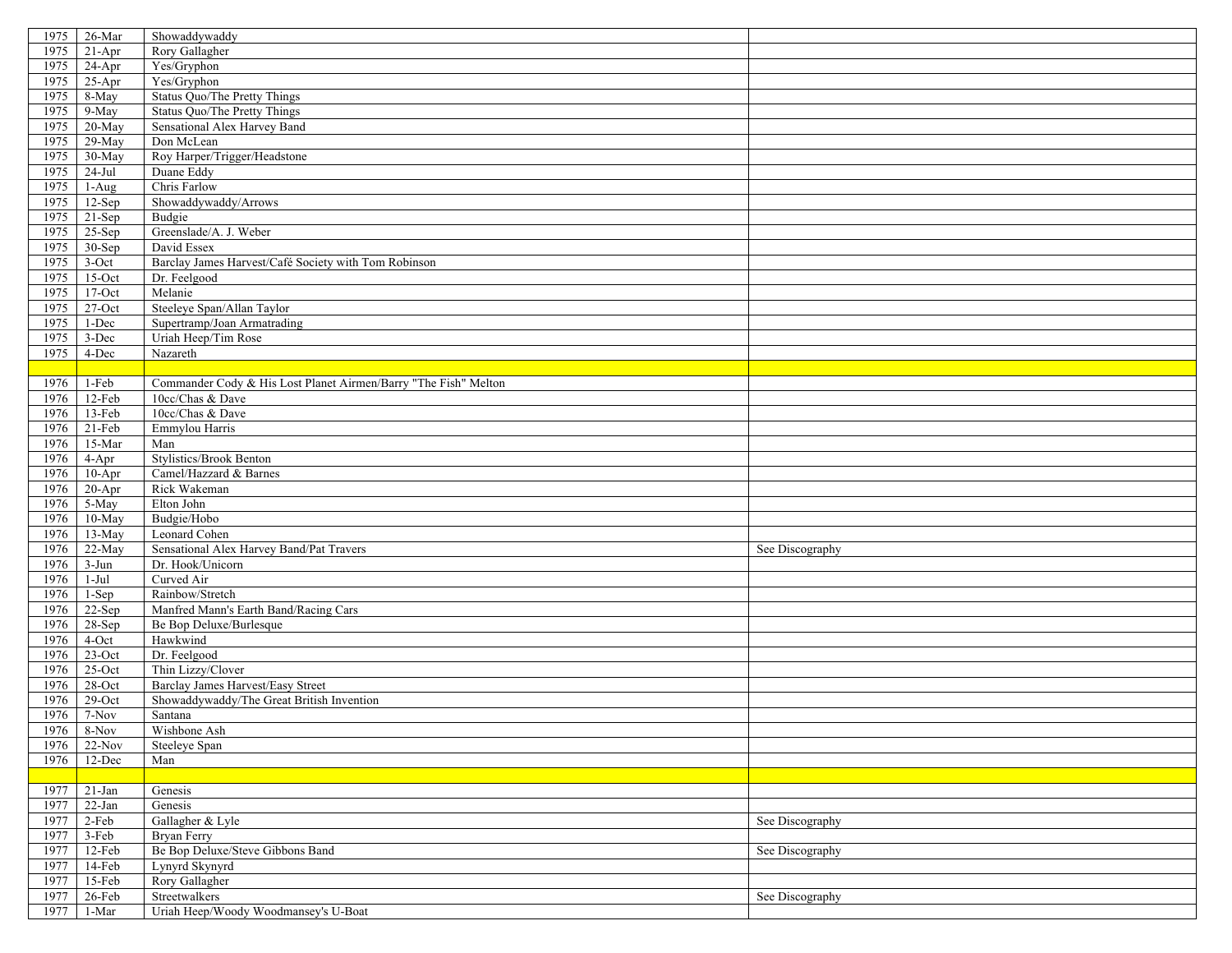| 1977 | $20-Apr$           | Eric Clapton/Ronnie Lane                      |                                                                        |
|------|--------------------|-----------------------------------------------|------------------------------------------------------------------------|
| 1977 | $14-May$           | Ralph McTell                                  |                                                                        |
| 1977 | 28-May             | The Clash/The Buzzcocks/Subway Sect/The Slits | First punk show @ The De Mont?                                         |
| 1977 | $9-Jun$            | Ian Hunter/The Vibrators                      |                                                                        |
| 1977 | $21-Sep$           | Peter Gabriel/Nona Hendryx                    |                                                                        |
|      |                    |                                               |                                                                        |
| 1977 | 22-Sep             | Caravan/Nova                                  |                                                                        |
| 1977 | $26-Sep$           | Dr. Feelgood/Mink DeVille                     |                                                                        |
| 1977 | $28-Sep$           | Camel/Andy Desmond                            |                                                                        |
| 1977 | 29-Sep             | Hawkwind/Bethnal                              | See Discography                                                        |
| 1977 | 2-Oct              | Barclay James Harvest/Paul Brett              |                                                                        |
| 1977 | 3-Oct              | The Stranglers                                |                                                                        |
| 1977 | $24$ -Oct          | Wishbone Ash/The Motors                       |                                                                        |
| 1977 | 28-Nov             | The Damned/The Dead Boys                      |                                                                        |
| 1977 | 1-Dec              | Uriah Heep/Fury                               |                                                                        |
| 1977 | 5-Dec              | Thin Lizzy                                    |                                                                        |
| 1977 | 7-Dec              | Showaddywaddy                                 |                                                                        |
| 1977 | 12-Dec             | David Essex/The Alessi Brothers               |                                                                        |
|      |                    |                                               |                                                                        |
| 1978 | $11-Feb$           | Steeleye Span/Tannahil Weavers                | See Discography                                                        |
| 1978 | 13-Feb             | Rush/Tyla Gang                                |                                                                        |
| 1978 | 16-Feb             | Be Bop Deluxe                                 |                                                                        |
| 1978 | 12-Mar             | Eddie & the Hot Rods/Radio Stars/Squeeze      |                                                                        |
| 1978 | $28 - Mar$         | Elvis Costello & The Attractions              |                                                                        |
| 1978 | 9-Apr              | The Adverts/Groundation/Cool Notes            |                                                                        |
| 1978 | $19-Apr$           | Rory Gallagher/Joe O'Donnel                   | See Discography                                                        |
| 1978 | 2-May              | The Tourists/Bryan Ferry                      |                                                                        |
| 1978 | 31-May             | Black Sabbath/Van Halen                       |                                                                        |
| 1978 | $2-Jun$            | <b>Blue Ovster Cult</b>                       |                                                                        |
| 1978 | 5-Jun              | Ian Dury and the Blockheads                   |                                                                        |
| 1978 | $19-Jun$           | UFO/Marsailles                                |                                                                        |
| 1978 | $10-$ Sep          | The Shadows                                   |                                                                        |
| 1978 |                    | Camel/Soft Machine/Michael Chapman            |                                                                        |
| 1978 | $15-Sep$<br>22-Sep | Renaissance/Iain Matthews                     |                                                                        |
|      |                    |                                               |                                                                        |
| 1978 | $1-Oct$            | Dr Feelgood                                   |                                                                        |
| 1978 | $15-Oct$           | Barclay James Harvest/Michael Moore           |                                                                        |
| 1978 | $23$ -Oct          | Hawklords/The Softies                         |                                                                        |
| 1978 | $2-Nov$            | The Jam                                       |                                                                        |
| 1978 | $3-Nov$            | Judas Priest                                  |                                                                        |
| 1978 | 7-Nov              | Sham 69/The Cimarons                          |                                                                        |
| 1978 | $20-Nov$           | The Clash/The Slits                           |                                                                        |
| 1978 | $21-Nov$           | Whitesnake/Magnum                             |                                                                        |
| 1978 | $27-Nov$           | Lindisfarne/Chris Rea/Mike Eliot              |                                                                        |
| 1978 | 19-Dec             | Showaddywaddy                                 |                                                                        |
|      |                    |                                               |                                                                        |
| 1979 | $22-Ian$           | Elvis Costello & The Attractions              |                                                                        |
| 1979 | 30-Jan             | Nazareth/Blazer Blazer                        |                                                                        |
| 1979 | 5-Feb              | UFO/Liar                                      |                                                                        |
| 1979 | $7$ -Feb $\,$      | Rory Gallagher                                |                                                                        |
| 1979 | $27-Feb$           | Steve Hillage/Telephone                       |                                                                        |
| 1979 | 8-Mar              | Bill Nelson's Red Noise                       | See Discography                                                        |
| 1979 | $26$ -Mar          | Graham Parker & The Rumour                    |                                                                        |
| 1979 | $27 - Mar$         | Journey/Pat Travers                           |                                                                        |
| 1979 | 5-Apr              | Thin Lizzy/The Vipers                         |                                                                        |
| 1979 | 8-Apr              | Motorhead/Girslschool                         |                                                                        |
| 1979 | 2-May              | Roxy Music/The Tourists                       |                                                                        |
| 1979 | 21-May             | Judas Priest?Marseilles                       |                                                                        |
| 1978 | 29-May             | The Tubes/Squeeze                             | Lead singer Fee Waybill falls of stage and breaks his leg at this show |
| 1979 | $16$ -Jul          | Ian Dury and the Blockheads                   |                                                                        |
| 1979 | $18-Sep$           | Siouxsie & The Banshees/The Cure              |                                                                        |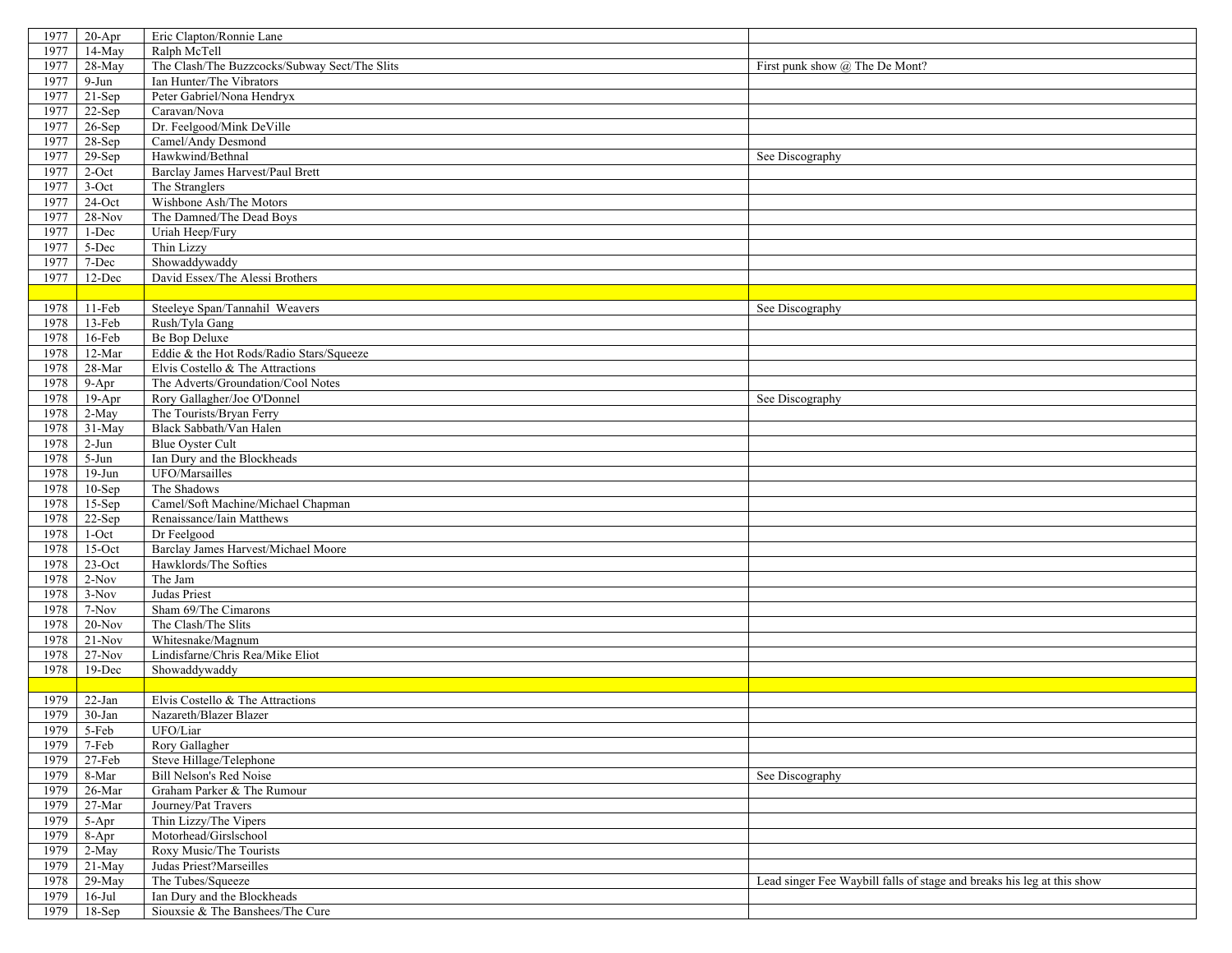| 1979 | $26-Sep$       | Tom Robinson Band                       |                         |
|------|----------------|-----------------------------------------|-------------------------|
| 1979 | $11$ -Oct      | Gillan/Randy California/Samson          |                         |
| 1979 | $15$ -Oct      | Whitesnake/Marseilles                   |                         |
| 1979 | 30-Oct         | Steve Hillage/Trevor Rabin              |                         |
| 1979 | $31$ -Oct      | Gallagher & Lyle/Judie Tzuke            |                         |
| 1979 | $9-Nov$        | AC-DC/Def Leppard                       |                         |
| 1979 | $14-Nov$       | Motorhead/Saxon                         |                         |
| 1979 | $22-Nov$       | The Damned/Victim/The Misfits           |                         |
| 1979 | $27-Nov$       | Ten Years Later/The Bogey Boys          |                         |
| 1979 | $2-Dec$        | Dr. Feelgood                            |                         |
| 1979 | 3-Dec          | Hawkwind                                |                         |
| 1979 | 10-Dec         | Lindisfarne/Chas & Dave/Mike Eliot      |                         |
| 1979 | 18-Dec         | The Jam/The Vapours                     |                         |
| 1979 | $19$ -Dec      | The Jam/The Vapours                     |                         |
| 1979 | $27 - Dec$     | Blondie/Whirlwind                       |                         |
|      |                |                                         |                         |
| 1980 | $16$ -Jan      | The Clash                               |                         |
| 1980 | $17-Ian$       | The Ramones                             |                         |
| 1980 | $21$ -Jan $\,$ | UFO/Girl                                |                         |
| 1980 | $29-Ian$       | Wishbone Ash                            |                         |
| 1980 | $10$ -Feb      | Uriah Heep/Girlschool                   |                         |
| 1980 | $24-Feb$       | Peter Gabriel/Random Hold               |                         |
| 1980 | 1-Mar          | The Tourists/45s                        | Rescheduled from 25 Feb |
| 1980 | $14-Mar$       | Nazareth                                |                         |
| 1980 | 30-Mar         | Gerry Rafferty/Richard & Linda Thompson |                         |
| 1980 | 8-Apr          | Sammy Hagar/Riot                        |                         |
| 1980 | $15-Apr$       | Genesis                                 |                         |
| 1980 | $27-Apr$       | Def Leppard/Magnum                      |                         |
| 1980 | 1-May          | Judie Tuke/Graduate                     |                         |
| 1980 | $12$ -May      | Sky                                     |                         |
| 1980 | 18-May         | Thin Lizzy                              |                         |
| 1980 | 23-May         | Joe Jackson                             |                         |
| 1980 | 26-May         | Black Sabbath/Shakin' Street            |                         |
| 1980 | $2-Jun$        | Whitesnake/G-Force                      |                         |
| 1980 | $17 - Jun$     | Iron Maiden/Praying Mantis              |                         |
| 1980 | $20 - Jun$     | Van Halen/Lucifer's Friend              |                         |
| 1980 | $21-Jun$       | Rush                                    |                         |
| 1980 | $23-Jun$       | <b>Steve Hackett</b>                    |                         |
| 1980 | $24-Sep$       | David Essex                             |                         |
| 1980 | 28-Sep         | Gillan/Quartz/White Spirit              |                         |
| 1980 | $29-Sep$       | Ozzy Osbourne/Budgie                    |                         |
| 1980 | 6-Oct          | Rory Gallagher                          |                         |
| 1980 | 7-Oct          | The Tourists                            |                         |
| 1980 | $12$ -Oct      | Pretenders/Tenpole Tudor/The Moondogs   |                         |
| 1980 | $16$ -Oct      | Scorpions/Blackfoot                     |                         |
| 1980 | $20$ -Oct      | AC-DC/The Starfighters                  |                         |
|      | 1980 21-Oct    | AC-DC/The Starfighters                  |                         |
| 1980 | $24$ -Oct      | Hawkwind                                |                         |
| 1980 | $10-Nov$       | Triumph                                 |                         |
| 1980 | $11-Nov$       | Sad Café                                |                         |
| 1980 | $12-Nov$       | The Jam                                 |                         |
| 1980 | $13-Nov$       | Tha Jam                                 |                         |
| 1980 | $17-Nov$       | Motorhead/Weapon                        |                         |
| 1980 | $18-Nov$       | Motorhead/Weapon                        |                         |
| 1980 | $24-Nov$       | Yes                                     |                         |
| 1980 | $25-Nov$       | Yes                                     |                         |
| 1980 | $26-Nov$       | Elkie Brooks/Richard Digence            |                         |
| 1980 | 2-Dec          | Hazel O'Connor/Duran Duran              |                         |
|      | 1980 4-Dec     | Saxon/Limelight                         |                         |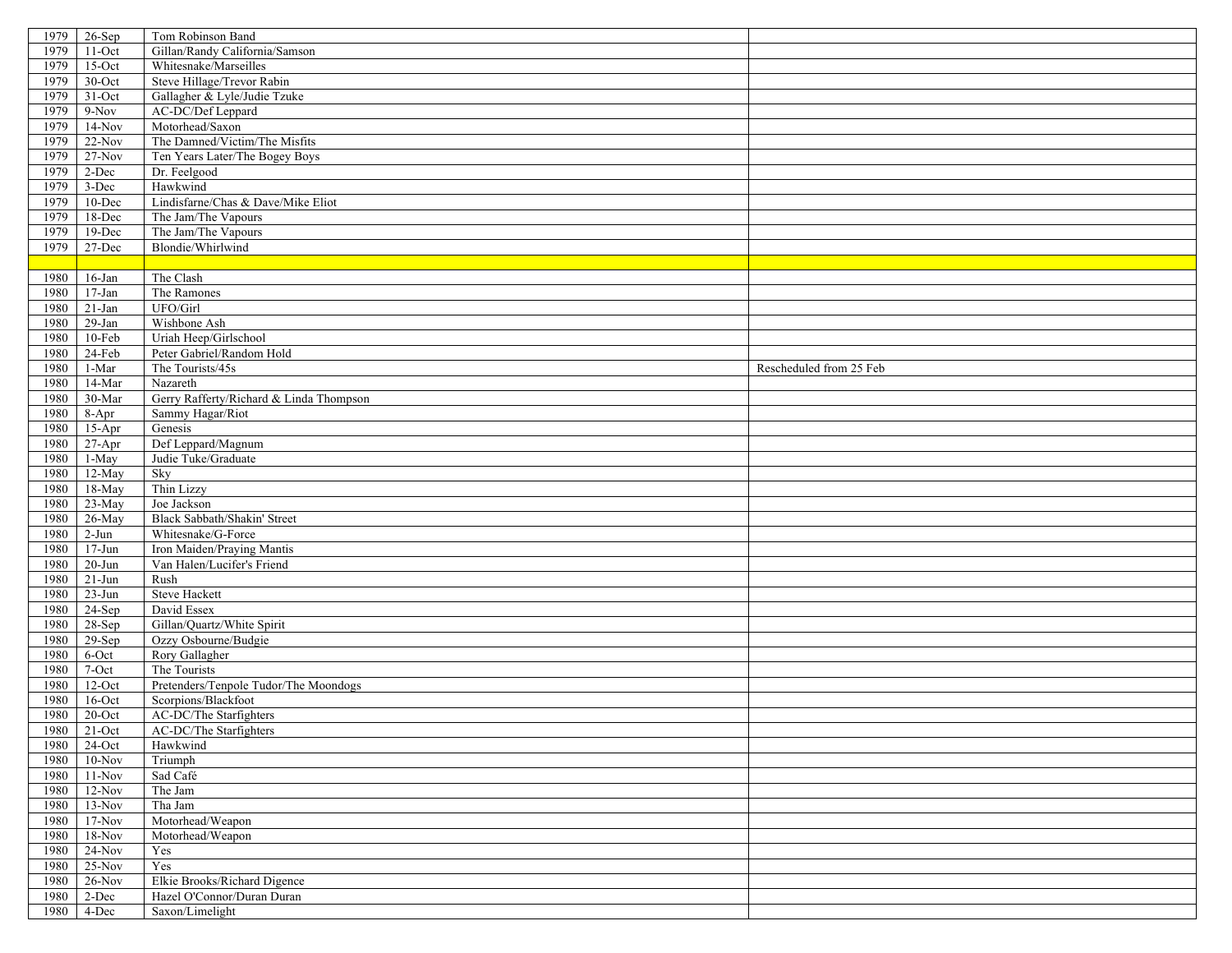| 1980 | $15$ -Dec  | Jon Anderson/Claire Hamill                                         |                         |
|------|------------|--------------------------------------------------------------------|-------------------------|
| 1980 | 21-Dec     | Madness                                                            |                         |
|      |            |                                                                    |                         |
| 1981 | 9-Jan      | <b>Boomtown Rats</b>                                               |                         |
| 1981 | 22-Feb     | Siouxsie & the Banshees                                            |                         |
| 1981 | 3-Mar      | The Stranglers                                                     |                         |
| 1981 | $9-Mar$    | Slade                                                              |                         |
| 1981 | $12-Mar$   | Krokus                                                             |                         |
|      |            |                                                                    |                         |
| 1981 | $22-Mar$   | Elvis Costello & The Attractions                                   |                         |
| 1981 | $6-Apr$    | Steeleye Span                                                      |                         |
| 1981 | $15-Apr$   | Orchestral Manoeuvres in the Dark                                  |                         |
| 1981 | 28-Apr     | Girlschool/A II Z                                                  |                         |
| 1981 | 6-May      | The Kinks/The AK Band                                              |                         |
| 1981 | 7-May      | The Au Pairs                                                       |                         |
| 1981 | 11-May     | The Cure                                                           |                         |
| 1981 | 22-May     | Toyah                                                              |                         |
| 1981 | 23-May     | Barclay James Harvest/John Benns                                   |                         |
| 1981 | $9-Jun$    | Judie Tzuke/Woolly Wolstenholme's Maestoso                         |                         |
| 1981 | $22-Jun$   | Kraftwerk                                                          |                         |
| 1981 | $23-Jun$   | Robert Palmer                                                      |                         |
| 1981 | $25-Jun$   | The Tubes/The Spangs                                               |                         |
| 1981 | $28-Jun$   | Apocalypse Now Tour (Discharge/The Exploited/Chron Gen/Anti-Pasti) |                         |
| 1981 | $15-Sep$   | Michael Schenker Group/The Starfighters                            |                         |
| 1981 | $16-Sep$   | David Essex                                                        |                         |
| 1981 | 28-Sep     | The Shadows                                                        |                         |
| 1981 | 2-Oct      | Hawkwind                                                           |                         |
| 1981 | 9-Oct      | Saxon                                                              |                         |
| 1981 | $12$ -Oct  | Sad Café                                                           |                         |
| 1981 | $9-Nov$    | Judas Priest                                                       |                         |
| 1981 | $15-Nov$   | Orchestral Manoeuvres in the Dark                                  |                         |
|      | $17-Nov$   |                                                                    |                         |
| 1981 |            | Shakin' Stevens                                                    |                         |
| 1981 | 3-Dec      | Squeeze                                                            |                         |
| 1981 | 9-Dec      | The Pretenders                                                     |                         |
| 1981 | $11 - Dec$ | Gillan/Budgie/Nightwing                                            |                         |
| 1981 | 12-Dec     | Duran Duran                                                        |                         |
| 1981 | 14-Dec     | Thin Lizzy                                                         | Rescheduled from 10 Nov |
|      |            |                                                                    |                         |
| 1982 | $18 - Jan$ | <b>UFO</b>                                                         |                         |
| 1982 | $11-Feb$   | UB40                                                               |                         |
| 1982 | $15-Feb$   | Krokus                                                             |                         |
| 1982 | 5-Mar      | Iron Maiden/The Rods                                               |                         |
| 1982 | 14-Mar     | 10cc                                                               |                         |
| 1982 | $22-Mar$   | The Jam                                                            |                         |
| 1982 | $23-Mar$   | Tha Jam                                                            |                         |
| 1982 | $25-Mar$   | Slade                                                              |                         |
| 1982 | 7-Apr      | Motorhead/Tank                                                     |                         |
| 1982 | 8-Apr      | Motorhead/Tank                                                     |                         |
| 1982 | $16$ -Apr  | Blackfoot                                                          |                         |
| 1982 | $22-Apr$   | Scorpions                                                          | Rescheduled from 1 Mar  |
| 1982 | $23-Apr$   | Judie Tzuke                                                        |                         |
| 1982 | 22-May     | Girlschool/Raven                                                   |                         |
| 1982 | 27-May     | Altered Images/Vic Goddard/Subway Sect                             |                         |
| 1982 | 6-Jun      | Toyah                                                              |                         |
| 1982 | $20 -$ Jul | The Clash                                                          | Rescheduled from 3 May  |
| 1982 | $21-Sep$   | Saxon                                                              |                         |
| 1982 | $24-Sep$   | Elvis Costello & The Attractions                                   |                         |
| 1982 | $14-Oct$   | Kid Creole & The Coconuts                                          |                         |
|      |            |                                                                    |                         |
| 1982 | $20$ -Oct  | Kim Wilde                                                          |                         |
| 1982 | $22-Oct$   | Michael Schenker Group                                             |                         |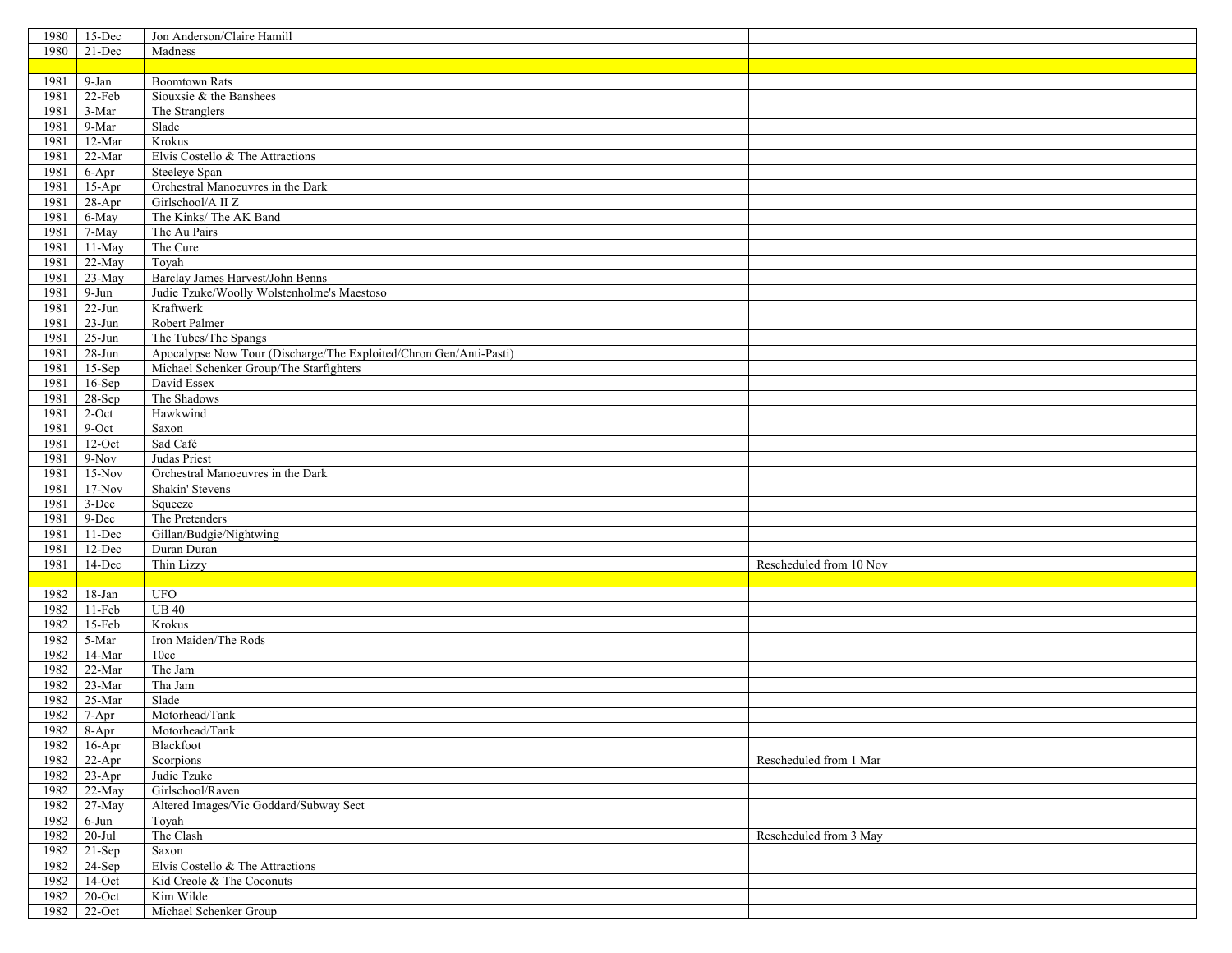| 1982 | $1-Nov$                   | Japan                                                     |                |
|------|---------------------------|-----------------------------------------------------------|----------------|
| 1982 | 7-Nov                     | Hawkwind                                                  |                |
| 1982 | 8-Nov                     | Duran Duran                                               |                |
| 1982 | 3-Dec                     | U <sub>2</sub>                                            |                |
| 1982 | 4-Dec                     | Michael Schenker Group                                    |                |
| 1982 | 12-Dec                    | Simple Minds                                              |                |
| 1982 | 13-Dec                    | Dire Straits                                              |                |
| 1982 | 14-Dec                    | Gillan/Spider                                             |                |
| 1982 | $23-Dec$                  |                                                           |                |
|      |                           | Whitesnake                                                |                |
|      |                           |                                                           |                |
| 1983 | 27-Mar                    | <b>UFO</b>                                                |                |
| 1983 | $15-Apr$                  | Orchestral Manoeuvres in the Dark                         |                |
| 1983 | $20-Apr$                  | Eric Clapton                                              |                |
| 1983 | $28-Apr$                  | Clarence "Frogman" Henry                                  |                |
| 1983 | 6-May                     | Iron Maiden/Grand Prix                                    |                |
| 1983 | $30 - Jun$                | Motorhead                                                 |                |
| 1983 | 6-Oct                     | Gary Numan                                                |                |
| 1983 | $24$ -Oct                 | Kiss/Helix                                                |                |
| 1983 | $27-Oct$                  | Michael Schenker Group                                    |                |
| 1983 | $31-Oct$                  | Elvis Costello & The Attractions/The TKO Horns/Afrodiziak |                |
| 1983 | 8-Nov                     | Dio                                                       |                |
| 1983 | $10-Nov$                  | Ozzy Osbourne/Heavy Pettin'                               |                |
| 1983 | $16-Nov$                  | Eurythmics                                                |                |
| 1983 | 20-Dec                    | Judas Priest/Quiet Riot                                   |                |
| 1983 | $21 - Dec$                | Robert Plant                                              |                |
|      |                           |                                                           |                |
| 1984 | 7-Jan                     | The Pretenders                                            |                |
| 1984 | 8-Feb                     | Tina Turner                                               |                |
| 1984 | $12$ -Feb                 | The Clash                                                 |                |
|      |                           |                                                           |                |
| 1984 |                           | Saxon                                                     |                |
|      | $26$ -Feb                 |                                                           |                |
| 1984 | 5-Mar                     | Marillion/Pendragon                                       | See Dscography |
| 1984 | 11-Mar                    | Hawkwind                                                  |                |
| 1984 | 12-Mar                    | Simple Minds                                              |                |
| 1984 | 18-Mar                    | The Smiths/The Telephone Boxes                            |                |
| 1984 | 19-Sep                    | Orchestral Manoeuvres in the Dark                         |                |
| 1984 | $20-Sep$                  | Iron Maiden/Waysted                                       |                |
| 1984 | 2-Oct                     | Dio/Queensryche                                           |                |
| 1984 | $10$ -Oct                 | Kiss/Bon Jovi                                             |                |
| 1984 | $17-Oct$                  | Elvis Costello & The Attractions/Gary Barnacle            |                |
| 1984 | $15-Nov$                  | Meat Loaf                                                 |                |
| 1984 | $27-Nov$                  | Gary Numan                                                |                |
|      |                           |                                                           |                |
| 1985 | $17 - Jan$                | Meat Loaf                                                 |                |
| 1985 | $1-Apr$                   | The Smiths/James                                          |                |
| 1985 | 30-May                    | The Cult                                                  |                |
| 1985 | $21-Jun$                  | The Damned                                                |                |
|      | 1985 28-Sep               | Gary Numan                                                |                |
| 1985 | $30-Sep$                  | Gary Moore                                                |                |
| 1985 | $26$ -Nov                 | Magnum                                                    |                |
| 1985 | $28-Nov$                  | Hawkwind                                                  |                |
| 1985 | $29-Nov$                  | The Everly Brothers                                       |                |
| 1985 | 3-Dec                     | Style Council                                             |                |
|      |                           |                                                           |                |
| 1986 | 30-Jan                    | Feargal Sharkey                                           |                |
| 1986 | 28-Jan                    | Red Wedge (Billy Bragg/Paul Weller/The Communards)        |                |
| 1986 | $29$ -Jan                 | Marillion/Beltane Fire                                    |                |
| 1986 | $25-Feb$                  | Clannad                                                   |                |
|      | 1986 3-Mar<br>1986 23-May | Ozzy Osbourne/Chrome Molly<br>The Cramps                  |                |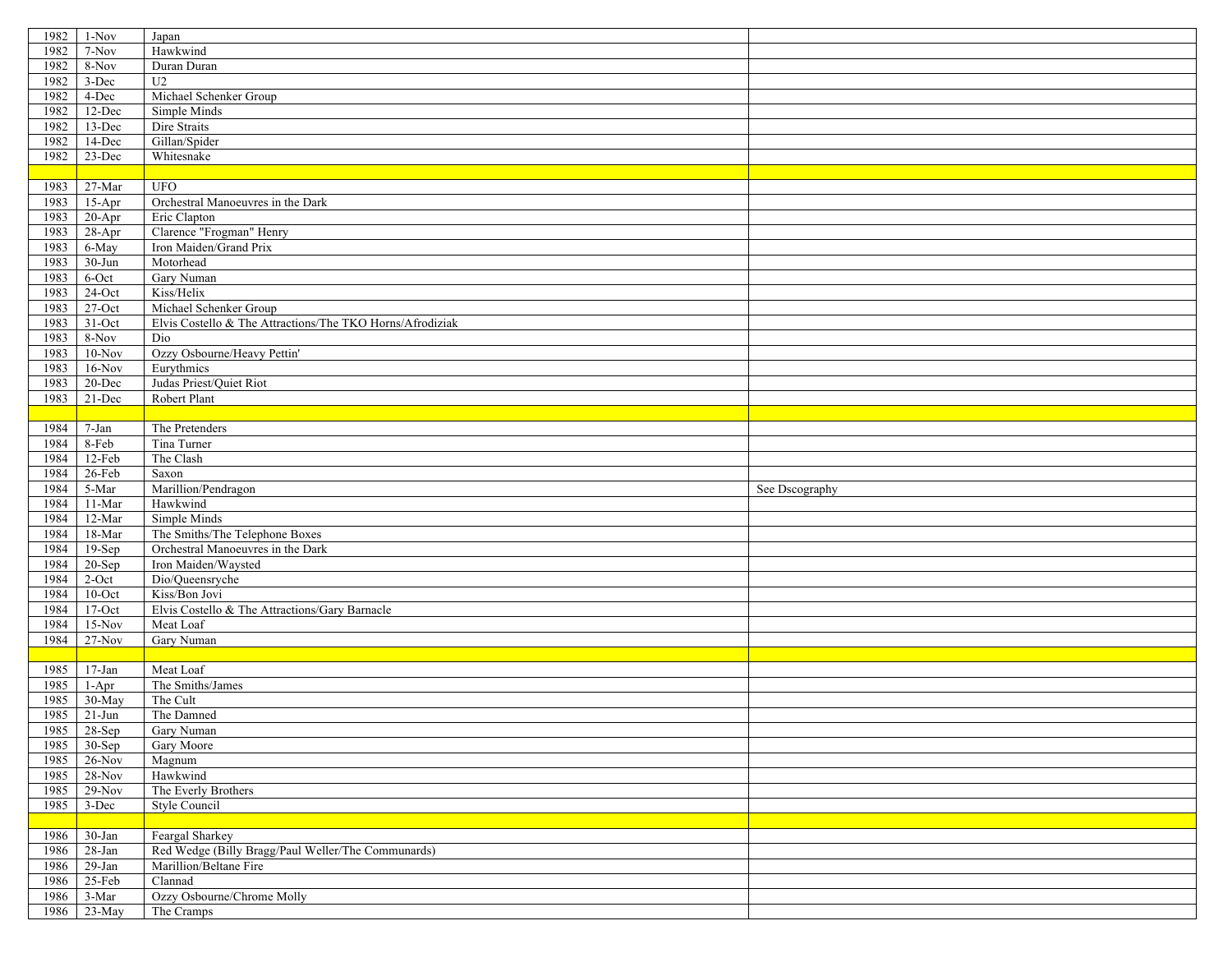| 1986         | 27-May          | <b>Black Sabbath</b>                                                         |                                                                                     |
|--------------|-----------------|------------------------------------------------------------------------------|-------------------------------------------------------------------------------------|
| 1986         | $2-Jul$         | <b>Big Country</b>                                                           |                                                                                     |
| 1986         | $14-Sep$        | Leicester Aid (The Sweet/Laurel Aitken/Chrome Molly/Abandoned Babies/Eugene) |                                                                                     |
| 1986         | $14$ -Oct       | Iron Maiden                                                                  |                                                                                     |
| 1986         | $16$ -Oct       | Magnum                                                                       |                                                                                     |
| 1986         | $11-Nov$        | Hawkwind                                                                     |                                                                                     |
| 1986         | $23-Nov$        | Bon Jovi/FM                                                                  |                                                                                     |
| 1986         | $28-Nov$        | Status Quo/Waysted                                                           |                                                                                     |
|              |                 |                                                                              |                                                                                     |
| 1987         |                 |                                                                              |                                                                                     |
|              | $27 - Jan$      | Nik Kershaw                                                                  |                                                                                     |
| 1987         | $14$ -Mar       | The Pogues                                                                   |                                                                                     |
| 1987         | 30-Mar          | The Cult                                                                     |                                                                                     |
| 1987         | 5-Apr           | Simply Red                                                                   |                                                                                     |
| 1987         | $28-Apr$        | <b>Barclay James Harvest</b>                                                 |                                                                                     |
| 1987         | 14-Sep          | Gary Numan                                                                   |                                                                                     |
| 1987         | $15-Sep$        | Def Leppard/Tesla                                                            |                                                                                     |
| 1987         | $19-Sep$        | Squeeze                                                                      |                                                                                     |
| 1987         | $2-Nov$         | Anthrax/Testament                                                            |                                                                                     |
|              |                 |                                                                              |                                                                                     |
| 1988         | 8-Feb           | INXS/Voice of the Beehive                                                    |                                                                                     |
| 1988         | $23-Feb$        | The Pogues                                                                   |                                                                                     |
| 1988         | $21-Mar$        | Magnum/Kingdom Come                                                          |                                                                                     |
| 1988         | $25-Apr$        | Hawkwind                                                                     |                                                                                     |
| 1988         | 10-May          | Saxon                                                                        |                                                                                     |
| 1988         | $16$ -Jun       | Judas Priest/Cinderella                                                      |                                                                                     |
| 1988         | 4-Oct           | Gary Numan                                                                   |                                                                                     |
| 1988         | $17-Nov$        | Cinderella/Little Angels                                                     |                                                                                     |
|              |                 |                                                                              |                                                                                     |
| 1989         | $10-Apr$        | The Monkees                                                                  |                                                                                     |
| 1989         | 7-May           | Clannad                                                                      |                                                                                     |
| 1989         | 13-May          | Then Jericho                                                                 |                                                                                     |
| 1989         | 17-May          | R.E.M./Blue Aeroplanes                                                       |                                                                                     |
| 1989         | 7-Sep           | Black Sabbath/Axxis                                                          |                                                                                     |
| 1989         | 23-Sep          | The Stranglers                                                               |                                                                                     |
| 1989         | $23$ -Oct       | The Wonder Stuff/The Sandkings/Ned's Atomic Dustbin                          |                                                                                     |
| 1989         | $29$ -Oct       | Ian McCulloch                                                                |                                                                                     |
| 1989         | $30$ -Oct       | Julia Fordham                                                                |                                                                                     |
|              |                 | The Jesus and Mary Chain                                                     |                                                                                     |
| 1989         | 6-Nov           |                                                                              |                                                                                     |
| 1989         | $27-Nov$        | Clannad                                                                      |                                                                                     |
| 1989         | 5-Dec           | Richard Marx                                                                 |                                                                                     |
| 1989         | 16-Dec          | Lindisfarne                                                                  |                                                                                     |
|              |                 |                                                                              |                                                                                     |
| 1990         | 15-Mar          | The Stranglers                                                               | This is the rescheduled date. Tthe original show on 23 February was cancelled right |
|              |                 |                                                                              | after the support act had played due to a bomb scare.                               |
| 1990         | 24-Apr          | Marillion                                                                    | See Discography                                                                     |
| 1990         | $3-Sep$         | Black Sabbath/Circus of Power                                                |                                                                                     |
|              | 1990 2-Oct      | Iron Maiden                                                                  |                                                                                     |
| 1990         | $11-Oct$        | New Model Army/Levellers                                                     |                                                                                     |
| 1990         | $14$ -Oct       | Pixies/Barkmarket                                                            |                                                                                     |
| 1990         | $15-Oct$        | The Pogues                                                                   |                                                                                     |
| 1990         | $5-Nov$         | Hawkwind                                                                     |                                                                                     |
| 1990         | 8-Nov           | Van Morrison/Georgie Fame                                                    |                                                                                     |
| 1990         | $10$ -Dec       | Magnum/Roko                                                                  |                                                                                     |
|              |                 |                                                                              |                                                                                     |
| 1990         | 12-Dec          | Thunder                                                                      |                                                                                     |
| 1990         | $17 - Dec$      | Lindisfarne                                                                  |                                                                                     |
|              |                 |                                                                              |                                                                                     |
|              |                 |                                                                              |                                                                                     |
| 1991<br>1991 | 28-Mar<br>8-May | Gary Numan<br>Lenny Kravitz                                                  |                                                                                     |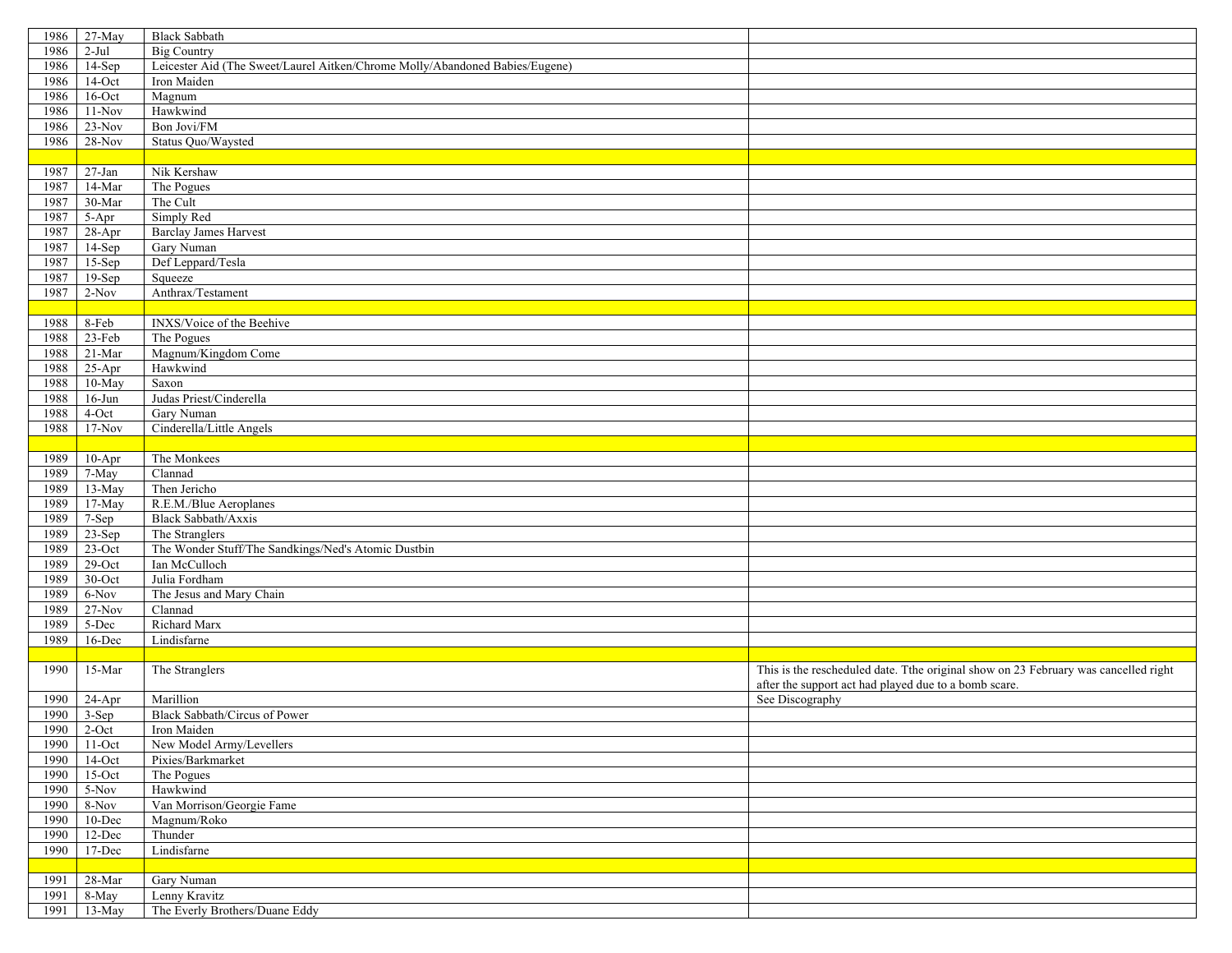| 1991 | 15-May                   | The Beautiful South                                                                                         |  |
|------|--------------------------|-------------------------------------------------------------------------------------------------------------|--|
| 1991 | 30-May                   | The Wedding Present/Buffalo Tom                                                                             |  |
| 1991 | $8$ -Oct                 | Morrissey                                                                                                   |  |
| 1991 | $18$ -Oct                | Van Morrison                                                                                                |  |
| 1991 | $19-Nov$                 | Johnny Cash                                                                                                 |  |
| 1991 | 9-Dec                    | The Pogues                                                                                                  |  |
| 1991 | 14-Dec                   | New Model Army                                                                                              |  |
|      |                          |                                                                                                             |  |
|      |                          | The Verve/Ride/Mercury Rev                                                                                  |  |
| 1992 | 23-Mar                   |                                                                                                             |  |
| 1992 | $24$ -Mar                | Gary Numan                                                                                                  |  |
| 1992 | $13-Jul$                 | Crowded House                                                                                               |  |
| 1992 | $10$ -Oct                | Happy Mondays                                                                                               |  |
| 1992 | $16$ -Oct                | Pop Will Eat Itself                                                                                         |  |
| 1992 | $23-Nov$                 | Ned's Atomic Dustbin                                                                                        |  |
|      |                          |                                                                                                             |  |
| 1993 | 30-Mar                   | Jeff Healey                                                                                                 |  |
| 1993 | $9-Jun$                  | 10cc                                                                                                        |  |
| 1993 | $13-Jul$                 | <b>INXS</b>                                                                                                 |  |
| 1993 | $13-Sep$                 | Levellers                                                                                                   |  |
| 1993 | $14-Sep$                 | Levellers                                                                                                   |  |
| 1993 | $25$ -Oct                | Gary Numan                                                                                                  |  |
| 1993 | 3 Mov                    | The Kinks                                                                                                   |  |
|      |                          |                                                                                                             |  |
| 1994 |                          | The Hall was closed from January until November for the installation of the downtairs tiered seating system |  |
|      |                          |                                                                                                             |  |
| 1995 | $31-Ian$                 | Suede/Goya Dress                                                                                            |  |
| 1995 | $1\mbox{-}\mathrm{Mar}$  | Chuck Berry                                                                                                 |  |
| 1995 | $18-Mar$                 | The Prodigy                                                                                                 |  |
| 1995 | $12-Apr$                 | Peter Noone/Freddie & The Dreamers/Wayne Fontana & The Mindbenders/The Troggs                               |  |
| 1995 | $5-Oct$                  | Squeeze                                                                                                     |  |
| 1995 | $13$ -Oct                | Joan Armatrading                                                                                            |  |
| 1995 | $20$ -Oct                | The Everly Brothers                                                                                         |  |
| 1995 | 7-Dec                    | The Stone Roses                                                                                             |  |
|      |                          |                                                                                                             |  |
| 1996 | $23$ -Feb                | Deep Purple                                                                                                 |  |
| 1996 |                          |                                                                                                             |  |
|      | $11-Apr$                 | Mike & the Mechanics                                                                                        |  |
| 1996 | 10-May                   | Clannad                                                                                                     |  |
| 1996 | $11-Jun$                 | Paul Weller                                                                                                 |  |
| 1996 | $23-Oct$                 | Manic Street Preachers                                                                                      |  |
| 1996 | $28\mbox{-}\mathrm{Oct}$ | Erasure                                                                                                     |  |
| 1996 | $14-Nov$                 | Skunk Anansie                                                                                               |  |
| 1996 | $16-Nov$                 | Runrig                                                                                                      |  |
|      |                          |                                                                                                             |  |
| 1997 | 14-May                   | Placeo/Scafo                                                                                                |  |
| 1997 | $19-Jun$                 | The Everly Brothers                                                                                         |  |
| 1997 | 4-Nov                    | Sleeper                                                                                                     |  |
|      | 1997 20-Nov              | <b>Black Grape/Dust Junkys</b>                                                                              |  |
|      |                          |                                                                                                             |  |
| 1998 | $4\mbox{-}\mathrm{Mar}$  | Levellers                                                                                                   |  |
| 1998 | 17-Mar                   | The Searchers/Helen Shapiro/Swinging Blue Jeans                                                             |  |
| 1998 | 5-May                    | Dolly Mixture                                                                                               |  |
| 1998 | $15$ -Oct                | Gay Dad                                                                                                     |  |
| 1998 | $29$ -Oct                | Ash/Idlewild                                                                                                |  |
| 1998 | 20-Dec                   | Slade                                                                                                       |  |
|      |                          |                                                                                                             |  |
| 1999 | 19-Mar                   | The Hollies                                                                                                 |  |
| 1999 | 19 Arp                   | Ocean Colour Scene                                                                                          |  |
| 1999 | $23-Apr$                 | Sterephonics/The Crocketts                                                                                  |  |
| 1999 | $15-Oct$                 | Travis                                                                                                      |  |
|      |                          |                                                                                                             |  |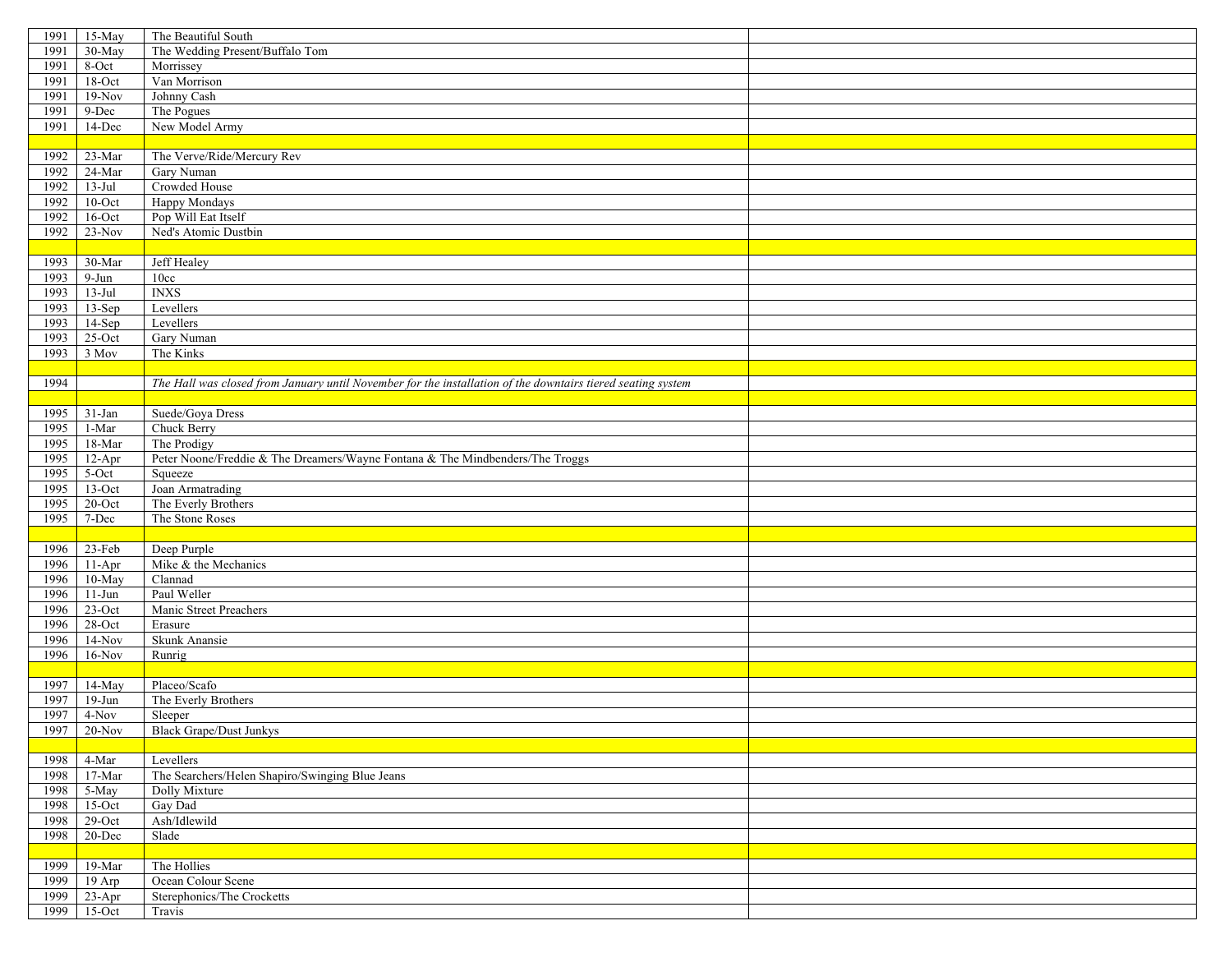| 1999<br>$28 - Oct$                | The Charlatans                                                               |                                                                 |
|-----------------------------------|------------------------------------------------------------------------------|-----------------------------------------------------------------|
| 1999<br>$20-Nov$                  | Elvis Costello/Steve Nieve                                                   |                                                                 |
|                                   |                                                                              |                                                                 |
| 2000<br>8-Mar                     | The Searchers/Gerry & The Pacemakeers/Peter Sarstedt/The Swinging Blue Jeans |                                                                 |
| 2000<br>15-Mar                    | Mary Wilson/Martha Reeves/Edwin Starr                                        |                                                                 |
| 2000<br>5-May                     | Gene Pitney                                                                  |                                                                 |
| $27 - Jun$<br>2000                | Bill Wyman's Rhythm Kings                                                    | See Discography                                                 |
| $25-Jul$<br>2000                  | <b>Billy Bragg</b>                                                           |                                                                 |
| 9-Oct<br>2000                     | David Gray                                                                   |                                                                 |
| $19$ -Oct                         | Joan Armatrading/Martyn Joseph                                               |                                                                 |
| 2000                              |                                                                              |                                                                 |
| 4-Dec<br>2000                     | Slade                                                                        |                                                                 |
| 11-Dec<br>2000                    | Levellers                                                                    |                                                                 |
|                                   |                                                                              |                                                                 |
| 2001<br>6-Apr                     | The Hothouse Flowers                                                         |                                                                 |
| 2001<br>$22-Apr$                  | Steve Harley & Cockney Rebel                                                 |                                                                 |
| 2011<br>1-Jul                     | B. B. King                                                                   |                                                                 |
| $8-Ju1$<br>2001                   | Summer Sundae                                                                | Line up: https://summersundae.cuttlefish.com/summer-sundae-2001 |
| 2001<br>30-Oct                    | Nanci Griffith/Tom Russell                                                   |                                                                 |
| 2001<br>$1-Nov$                   | Muse/Hundred Reasons                                                         |                                                                 |
|                                   |                                                                              |                                                                 |
| 2002<br>19-Feb                    | Judie Tzuke                                                                  |                                                                 |
| 2002<br>15-Mar                    | Billy Bragg & The Blokes                                                     |                                                                 |
| $23-Apr$<br>2002                  | Saw Doctors                                                                  |                                                                 |
| 2002<br>12-May                    | Lambchop                                                                     |                                                                 |
| 30-May<br>2002                    | Petula Clark                                                                 |                                                                 |
| 2002<br>$6-Jul$                   | Summer Sundae                                                                | Line up: https://summersundae.cuttlefish.com/summer-sundae-2002 |
| 2002<br>$7-Jul$                   | Summer Sundae                                                                |                                                                 |
| $24-Jul$<br>2002                  | Paul Weller                                                                  |                                                                 |
| 2002<br>22-Sep                    | Morcheeba                                                                    |                                                                 |
| 2002<br>$1-Nov$                   | Level 42                                                                     |                                                                 |
| 5-Dec<br>2002                     | Steeleye Span                                                                |                                                                 |
|                                   |                                                                              |                                                                 |
| 2003<br>$27-Ian$                  | Love with Arthur Lee                                                         |                                                                 |
| $31-Ian$<br>2003                  | The Homecoming                                                               |                                                                 |
| 2003<br>4-Mar                     | Richard Thompson Band/Kim Richey                                             |                                                                 |
| 2003<br>$8-Aug$                   | Summer Sundae                                                                | Line up: https://summersundae.cuttlefish.com/summer-sundae-2003 |
| 2003<br>$9-Aug$                   | Summer Sundae                                                                |                                                                 |
| 2003<br>$10-Aug$                  | Summer Sundae                                                                |                                                                 |
| 2003<br>$16$ -Oct                 | The Nice                                                                     |                                                                 |
|                                   |                                                                              |                                                                 |
|                                   | Bill Wyman's Rhythm Kings                                                    |                                                                 |
| 2004<br>$23$ -Jan                 |                                                                              |                                                                 |
| 2004<br>18-May<br>$7-Jul$<br>2004 | Ralph McTell<br><b>Bonnie Raitt</b>                                          |                                                                 |
|                                   |                                                                              |                                                                 |
| 2004<br>$13-Aug$                  | Summer Sundae                                                                | Line up: https://summersundae.cuttlefish.com/summer-sundae-2004 |
| 2004<br>$14-Aug$                  | Summer Sundae                                                                |                                                                 |
| $15-Aug$<br>2004                  | Summer Sundae                                                                |                                                                 |
| 2004<br>$30-Nov$                  | Oysterband/The Handsome Family/James O'Grady/June Tabor/Christine Collister  |                                                                 |
|                                   |                                                                              |                                                                 |
| 2005<br>$28$ -Feb                 | Embrace                                                                      |                                                                 |
| 2005<br>$14-Apr$                  | The Australian Pink Floyd Show                                               |                                                                 |
| $23-May$<br>2005                  | Elvis Costello & The Imposters                                               |                                                                 |
| 2005<br>$3-Jun$                   | Todd Rundgren/Joe Jackson/Ethel                                              |                                                                 |
| 2005<br>$14-Jun$                  | Ben Folds                                                                    | Rescheduled from 12 November 2004                               |
| $17 - Jun$<br>2005                | The Big Session Festival                                                     | Line up: https://www.last.fm/festival/834523+Big+Session+2005   |
| 2005<br>$18 - Jun$                | The Big Session Festival                                                     |                                                                 |
| $19-Jun$<br>2005                  | The Big Session Festival                                                     |                                                                 |
| $9-Jul$<br>2005                   | Van Der Graaf Generator                                                      |                                                                 |
| 2005<br>$12-Aug$                  | Summer Sundae                                                                | Line up: https://summersundae.cuttlefish.com/summer-sundae-2005 |
| $13-Aug$<br>2005                  | Summer Sundae                                                                |                                                                 |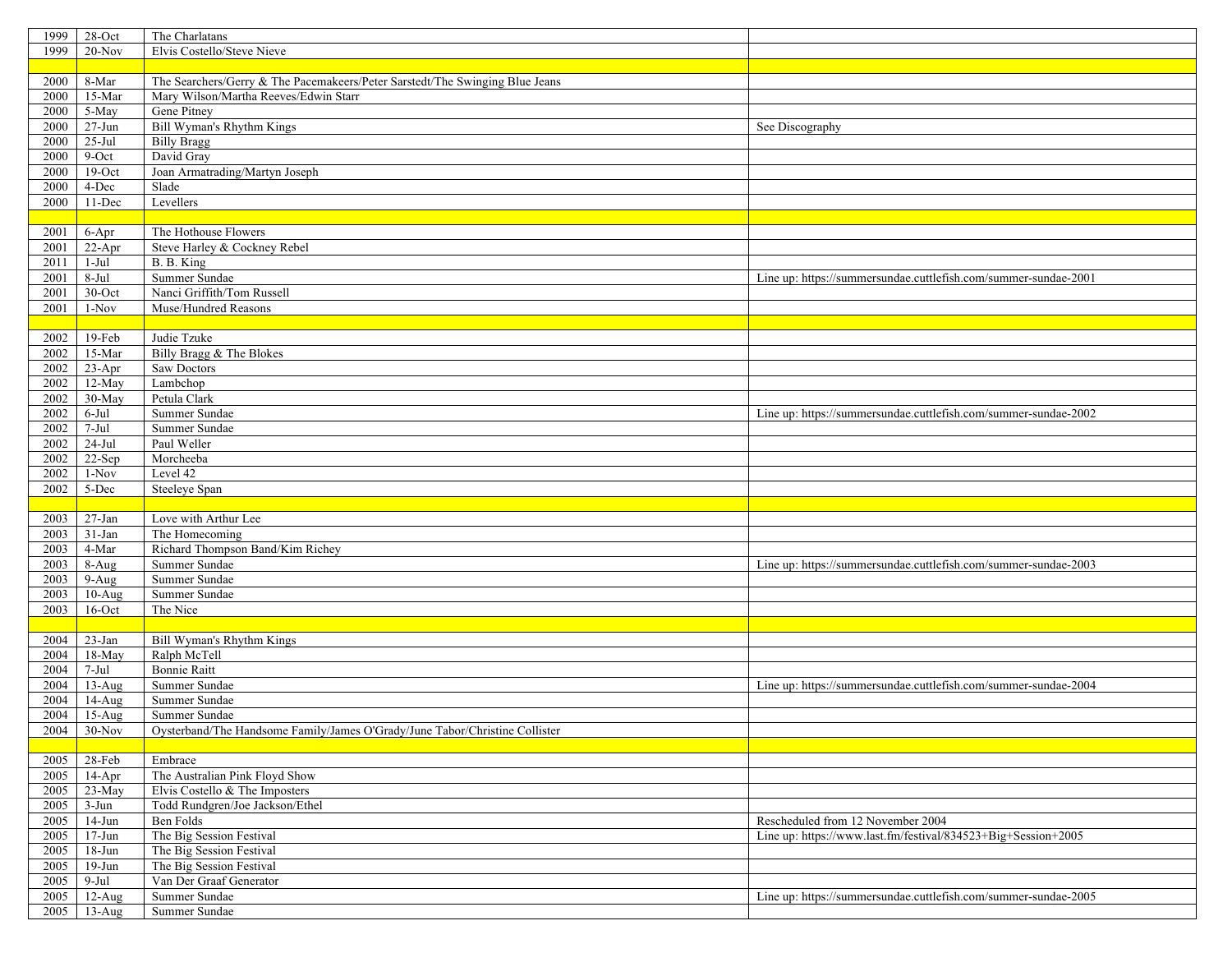| 2005         | $14-Aug$             | Summer Sundae                                            |                                                                              |
|--------------|----------------------|----------------------------------------------------------|------------------------------------------------------------------------------|
| 2005         | $26$ -Sep            | Ray Davies                                               |                                                                              |
| 2005         | $14$ -Oct            | Kate Rusby                                               |                                                                              |
| 2005         | $30-Nov$             | Blondie                                                  |                                                                              |
|              |                      |                                                          |                                                                              |
| 2006         | 30-Jan               | John Cale                                                |                                                                              |
| 2006         | 16-Feb               | Sparks                                                   |                                                                              |
| 2006         | $16$ -Jun            | The Big Session Festival                                 |                                                                              |
| 2006         | $17 - Jun$           | The Big Session Festival                                 |                                                                              |
| 2006         | $18 - Jun$           | The Big Session Festival                                 |                                                                              |
| 2006         | $22$ -Jul $\,$       | Glen Campbell                                            |                                                                              |
| 2006         | $11-Aug$             | Summer Sundae                                            | Line up: https://summersundae.cuttlefish.com/summer-sundae-2006              |
| 2006         | $12-Aug$             | Summer Sundae                                            |                                                                              |
| 2006         | $13-Aug$             | Summer Sundae                                            |                                                                              |
| 2006         | $16$ -Oct            | Embrace                                                  |                                                                              |
| 2006         | 5-Dec                | Kasabian                                                 |                                                                              |
| 2006         | 6-Dec                | Kasabian                                                 |                                                                              |
|              |                      |                                                          |                                                                              |
|              |                      |                                                          |                                                                              |
| 2007         | $27 - Apr$           | James Taylor                                             |                                                                              |
| 2007         | $14-Jun$             | The Big Session Festival                                 | Line up: https://www.last.fm/festival/210166+Big+Session+Festival            |
| 2007         | $15$ -Jun            | The Big Session Festival                                 |                                                                              |
| 2007         | $16$ -Jun            | The Big Session Festival                                 |                                                                              |
| 2007         | $10-Aug$             | Summer Sundae                                            | Line up: https://summersundae.cuttlefish.com/summer-sundae-2007              |
| 2007         | $11-Aug$             | Summer Sundae                                            |                                                                              |
| 2007         | $12-Aug$             | Summer Sundae                                            |                                                                              |
| 2007         | $14-Nov$             | The Temptations/Ron Tyson/The Four Tops                  |                                                                              |
| 2007         | $22-Nov$             | Thin Lizzy/Diamond Head                                  | Queensryche were originally the support for the tour but backed out.         |
|              |                      |                                                          |                                                                              |
| 2008         | $11-Feb$             | Richard Hawley/Vincent Vincent & The Villains            |                                                                              |
| 2008         | 13-Feb               | Paramore/Kids In Glass Houses/New Found Glory/Conditions |                                                                              |
| 2008         | 7-Mar                | Natasha Bedingfield                                      |                                                                              |
| 2008         | $19-May$             | Paul Weller/The Troubadors                               |                                                                              |
| 2008         | 9-Jun                | Petula Clark                                             |                                                                              |
| 2008         | $13-Jun$             | The Big Session Festival                                 | Line up: https://www.last.fm/festival/473842+The+Big+Session+Festival/lineup |
| 2008         | $14-Jun$             | The Big Session Festival                                 |                                                                              |
| 2008         | $15 - Jun$           |                                                          |                                                                              |
| 2008         |                      | The Big Session Festival                                 |                                                                              |
| 2008         | $16$ -Jun            | The Big Session Festival                                 |                                                                              |
|              | 8-Aug                | Summer Sundae                                            | Line up: https://summersundae.cuttlefish.com/summer-sundae-2008              |
| 2008         | $9-Aug$              | Summer Sundae                                            |                                                                              |
| 2008         | $10-Aug$             | Summer Sundae                                            |                                                                              |
|              |                      |                                                          |                                                                              |
| 2009         | 29-May               | Kasabian                                                 |                                                                              |
| 2009         | 30-May               | Kasabian                                                 |                                                                              |
| 2009         | 31-May               | Kasabian                                                 |                                                                              |
| 2009         | $19-Jun$             | The Big Session Festival                                 |                                                                              |
| 2009         | $20 - Jun$           | The Big Session Festival                                 |                                                                              |
| 2009         | 21-Jun               | The Big Session Festival                                 |                                                                              |
| 2009         | $14-Aug$             | Summer Sundae                                            | Line up: https://summersundae.cuttlefish.com/summer-sundae-2009              |
| 2009         | $15-Aug$             | Summer Sundae                                            |                                                                              |
| 2009         | $16$ -Aug            | Summer Sundae                                            |                                                                              |
|              |                      |                                                          |                                                                              |
|              |                      |                                                          |                                                                              |
| 2010<br>2010 | 7-May                | Glenn Campbell                                           |                                                                              |
|              | $18 - Jun$           | The Big Session Festival                                 |                                                                              |
| 2010         | $19-Jun$             | The Big Session Festival                                 |                                                                              |
| 2010         | $20 - Jun$           | The Big Session Festival                                 |                                                                              |
| 2010         | $13-Aug$             | Summer Sundae                                            | Line up: https://summersundae.cuttlefish.com/summer-sundae-2010              |
| 2010         | $14-Aug$             | Summer Sundae                                            |                                                                              |
| 2010<br>2010 | $15-Aug$<br>$18-Nov$ | Summer Sundae<br>Motorhead                               |                                                                              |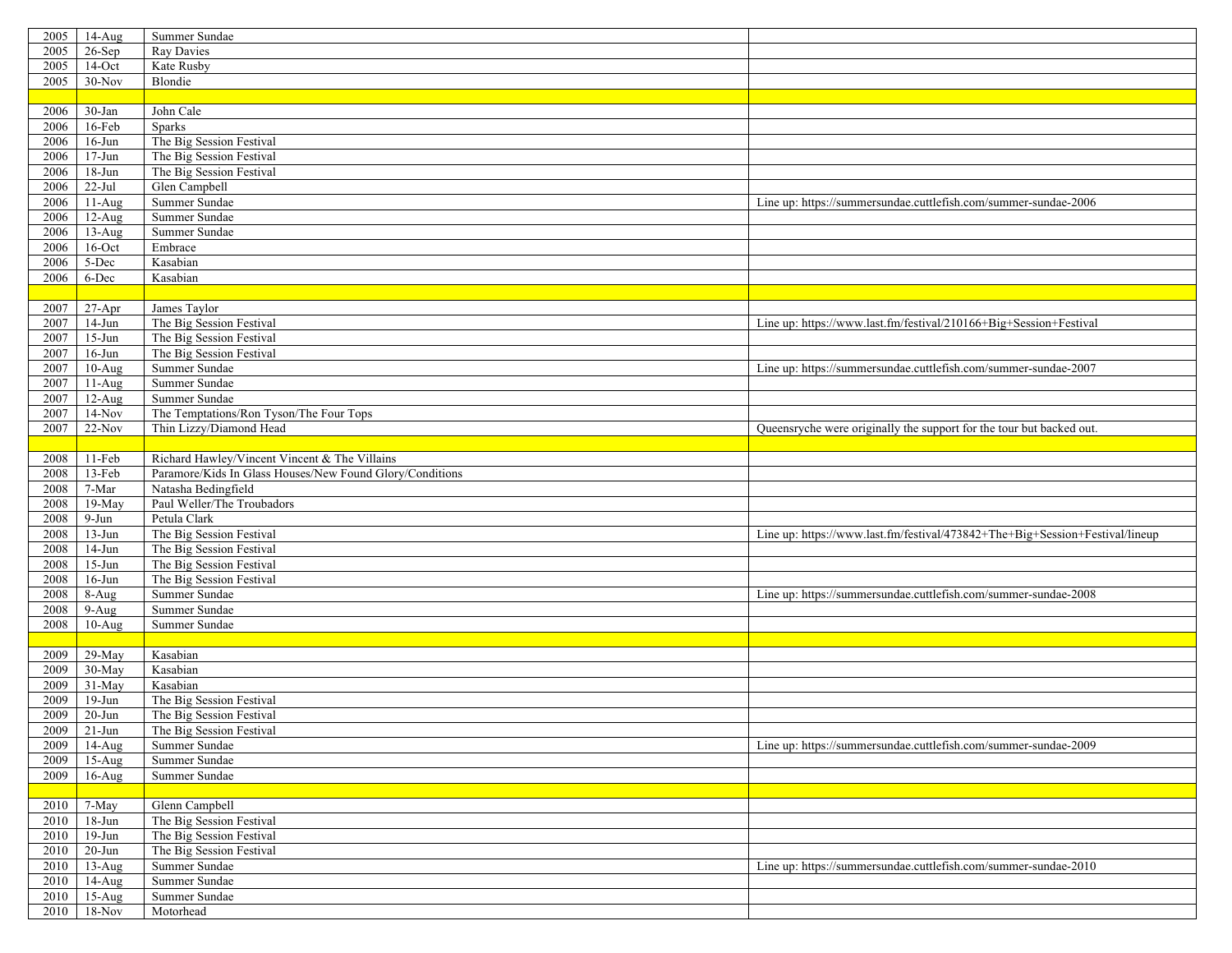| 2010 | 18-Dec               | The Human League                                                                                               |                                                                 |
|------|----------------------|----------------------------------------------------------------------------------------------------------------|-----------------------------------------------------------------|
| 2010 | 21-Dec               | James                                                                                                          |                                                                 |
|      |                      |                                                                                                                |                                                                 |
| 2011 | $12-Aug$             | Summer Sundae                                                                                                  | Line up: https://summersundae.cuttlefish.com/summer-sundae-2011 |
|      |                      |                                                                                                                |                                                                 |
| 2011 | $13-Aug$             | Summer Sundae                                                                                                  |                                                                 |
| 2011 | $14-Aug$             | Summer Sundae                                                                                                  |                                                                 |
| 2011 | $16-Sep$             | Adele                                                                                                          |                                                                 |
| 2011 | $\overline{1}$ 1-Oct | Bill Wyman's Rhythm Kings                                                                                      |                                                                 |
| 2011 | $17-Nov$             | June Tabor and Oysterband                                                                                      |                                                                 |
| 2011 | 15-Dec               | The Bootleg Beatles                                                                                            |                                                                 |
|      |                      |                                                                                                                |                                                                 |
| 2012 | $17-Aug$             | Summer Sundae                                                                                                  | Line up: https://summersundae.cuttlefish.com/lineup             |
| 2012 | $18-Aug$             | Summer Sundae                                                                                                  |                                                                 |
| 2012 | 18-Aug               | Summer Sundae                                                                                                  |                                                                 |
| 2021 | $12$ -Oct            | Deacon Blue                                                                                                    |                                                                 |
| 2012 | $11-Nov$             | Motorhead                                                                                                      |                                                                 |
|      |                      |                                                                                                                |                                                                 |
| 2021 | 15-Dec               | The Bootleg Beatles                                                                                            |                                                                 |
|      |                      |                                                                                                                |                                                                 |
| 2013 | 7-Feb                | Fairport Convention                                                                                            |                                                                 |
| 2013 | $3-Jul$              | Rufus Wainwright                                                                                               |                                                                 |
|      |                      |                                                                                                                |                                                                 |
| 2014 | 26-Mar               | Clannad/Mary Black                                                                                             |                                                                 |
| 2014 | 31-Mar               | Manic Street Preachers/Wolf Alice                                                                              |                                                                 |
| 2014 | 6-May                | Yes                                                                                                            |                                                                 |
| 2014 | $11-May$             | Ian Anderson                                                                                                   |                                                                 |
| 2014 | $12-Sep$             | Frank Turner                                                                                                   |                                                                 |
| 2014 | 6-Oct                | Level 42                                                                                                       |                                                                 |
| 2014 | $23$ -Oct            | Sixties Gold (Gerry & the Pacemakers/The Searchers/P.J. Proby/The Fortunes/Brian Poole & Chip Hawkes)          |                                                                 |
| 2014 | 8-Nov                | Counting Crows/Lucy Rose                                                                                       |                                                                 |
| 2014 | $26$ -Nov            | <b>Brit Floyd</b>                                                                                              |                                                                 |
|      | 28-Nov               |                                                                                                                |                                                                 |
| 2014 |                      | Human League                                                                                                   |                                                                 |
| 2014 | 3-Dec                | <b>Bombay Bicycle Club</b>                                                                                     |                                                                 |
| 2014 | 6-Dec                | The Bootleg Beatles                                                                                            |                                                                 |
|      |                      |                                                                                                                |                                                                 |
| 2015 | 21-Feb               | Ryan Adams                                                                                                     |                                                                 |
| 2015 | $19-Apr$             | Mike & the Mechanics                                                                                           |                                                                 |
| 2015 | $22-Jun$             | Elvis Costello/Larkin Poe                                                                                      |                                                                 |
| 2015 | $24$ -Oct            | <b>Steve Hackett</b>                                                                                           |                                                                 |
| 2015 | $10-Nov$             | The 1975                                                                                                       |                                                                 |
| 2015 | $19-Nov$             | Bellowhead                                                                                                     | See Discography                                                 |
|      |                      |                                                                                                                |                                                                 |
| 2016 | 16-Feb               | Paul Carrack                                                                                                   |                                                                 |
| 2016 | 11-Mar               | Big Country/Midge Ure/Nick Hayward/Curiosity Killed the Cat                                                    |                                                                 |
| 2016 | 16-May               | Travis/Sarah Walk                                                                                              |                                                                 |
| 2016 | 24-May               | Adam Ant                                                                                                       |                                                                 |
| 2016 | $20$ -Oct            | Sixties Gold (The Searchers/Brian Poole & the Tremeloes/Wayne Fontana/P.J. Proby/Gary Puckett & the Union Gap) |                                                                 |
|      |                      |                                                                                                                |                                                                 |
|      | 2016 8-Nov           | KT Tunstall/Braids                                                                                             |                                                                 |
| 2016 | $10-Nov$             | David Essex                                                                                                    |                                                                 |
| 2016 | $24-Nov$             | Jools Holland                                                                                                  |                                                                 |
|      |                      |                                                                                                                |                                                                 |
| 2017 | 3-Mar                | Paul Young/Matika/Toyah/China Crisis                                                                           |                                                                 |
| 2017 | 16-Mar               | Elbow                                                                                                          |                                                                 |
| 2017 | 29-Mar               | Mike & the Mechanics                                                                                           |                                                                 |
| 2017 | $28-Apr$             | Marillion/Tim Bowness                                                                                          | See Discography                                                 |
| 2017 | $29-Apr$             | Marillion/Tim Bowness                                                                                          | See Discography                                                 |
| 2017 | $30-Apr$             | Marillion/Tim Bowness                                                                                          |                                                                 |
| 2017 | 21-May               | Adam Ant                                                                                                       |                                                                 |
| 2017 | $17 - Jun$           | Rick Wakeman                                                                                                   |                                                                 |
| 2017 | $29$ -Oct            | The Musical Box                                                                                                |                                                                 |
|      |                      |                                                                                                                |                                                                 |